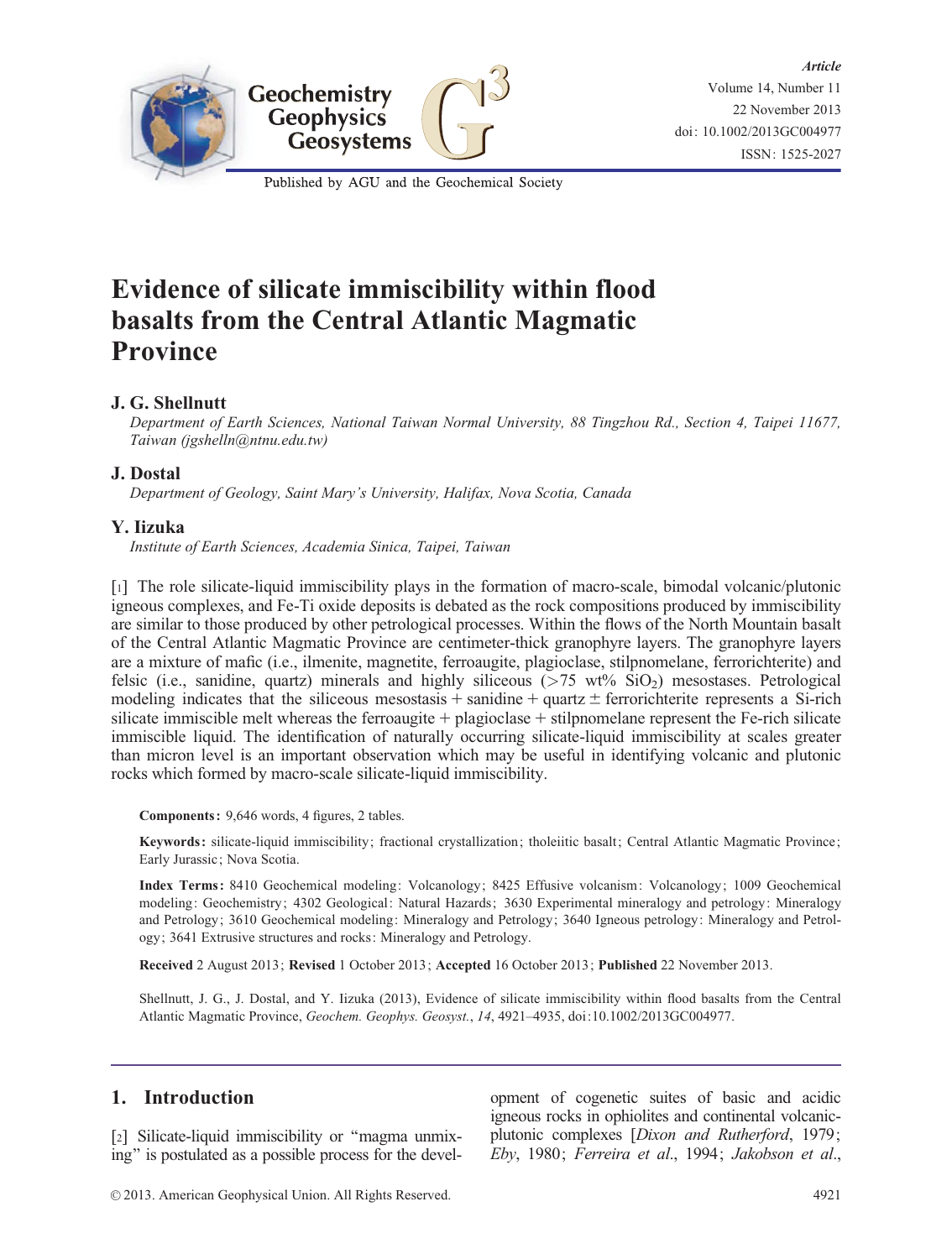SHELLNUTT ET AL.: SILICATE IMMISCIBILITY IN CAMP BASALTS 10.1002/2013GC004977

2005; Veksler et al., 2007; Namur et al., 2011; Charlier et al., 2011; Charlier and Grove, 2012]. Experimental studies and micron-scale petrographical evidence of silicate-liquid immiscibility are documented within lunar and terrestrial igneous rocks but whether or not large-scale bimodal volcanic/plutonic complexes and Fe-Ti oxide deposits can form by silicate-liquid immiscibility in nature is uncertain [Roedder, 1951, 1979; Roedder and Weiblan, 1970; Watson, 1976; Philpotts, 1976, 1982; Duchesne, 1999]. The main problem identifying igneous rocks produced by silicateliquid immiscibility is that their major element compositions are similar to rocks produced by other petrological processes (e.g., fractional crystallization, partial melting) although rocks produced by silicate-liquid immiscibility are expected to have very different trace element abundances [*Watson*, 1976; Roedder, 1978, 1979]. In basaltic systems, water tends to suppress plagioclase crystallization while promoting Fe-Ti oxide crystallization thus preventing Fe-enrichment in the residual liquid and reducing the likelihood that the field of silicate-liquid immiscibility will form [*Charlier and Grove*, 2012]. Nonetheless, silicateliquid immiscibility is considered to be an important process during the formation of some layered intrusions (i.e., Skaergaard, Sept Iles, Panzhihua) and possibly contributed to the development of oxide-ore deposits but this remains disputed [Philpotts, 1967; McBirney, 1975; Kolker, 1982; Duchesne, 1999; Jakobsen et al., 2005; Charlier et al., 2011; Shellnutt et al., 2011; Charlier and Grove, 2012; Zhou et al., 2013].

Geochemistry **Geophysics Geosystems** 

[3] After an early, extensive period of crystal fractionation, a mafic tholeiitic or alkalic magma may enter the two silicate immiscibility field of the  $K_2O-FeO-Al_2O_3-SiO_2$  phase diagram [*Roedder*, 1951; Philpotts, 1976, 1979, 1982]. The experimental results show that the high field strength cations (i.e., P, REE, Ta, Ti, Mn, Mg, Sr, and Ba) will partition into the less polymerized Fe-rich silicate immiscible melt rather than the Si-rich melt [Watson, 1976; Ryerson and Hess, 1978; Veksler et al., 2006], a situation which is nearly the opposite of crystal fractionation. The extent to which silicate immiscibility can be identified in terrestrial plutonic rocks may be more difficult than their volcanic counterparts considering the difference in cooling rates. In fact other magmatic processes in plutonic rocks may ''overprint'' features of immiscibility, such as: gravitation settling, equilibrium/ fractional crystallization or layering processes (i.e., double diffusion) which may not be as efficient in lavas as they are in magma chambers.

[4] One of the best localities to study silicateliquid immiscibility within volcanic rocks is the North Mountain basalt of the Central Atlantic Magmatic Province (CAMP) in Nova Scotia. Nearly a hundred years ago, Bowen [1916] cited the North Mountain basalts as an example of differentiation of mafic magmas which was based on the work by Powers and Lane [1916] and Powers [1916]. Studies by Greenough and Dostal [1992a, 1992b], Dostal and Greenough [1992], Kontak et al. [2002], and Kontak and Dostal [2010] have shown that there are centimeter-thick granophyric layers or pipes within the upper flows of the North Mountain basalts. Kontak et al. [2002] identified petrographic evidence (i.e., ocelli) of silicateliquid immiscibility in the North Mountain basalt thus it is possible that the granophyre may represent a larger scale expression of immiscibility than the previously identified ''micron-scale'' evidence. Furthermore, Philpotts [1979] and Philpotts and Doyle [1983] identified silicic mesostases within CAMP basalts from Connecticut as being produced by silicate-liquid immiscibility. In this paper, we present new mineral chemistry, whole rock elemental and isotope data of the granophyric layers within the basalt flow in order to determine whether or not the differentiation that occurred in the North Mountain basalt can be attributed, in part or wholly, to silicate-liquid immiscibility.

# 2. Geological Background

[5] North Mountain basalts (NMB) of Nova Scotia form the northernmost part (with an exception of the Avalon dike of Newfoundland) of the early Mesozoic Central Atlantic Magmatic Province (CAMP). CAMP tholeiites crop out along the eastern margin of the North America from South Carolina to Nova Scotia and Newfoundland (Figure 1). The rocks are related to an extensive magmatic event which took place at  $\sim$ 200 Ma [Hodych and Dunning, 1992; Kontak and Archibald, 2003] and lasted for 580 ka [Olsen, 1997; Olsen et al., 1998; Kontak, 2008; Jourdan et al., 2009]. The magmatic activities were connected with lithospheric extension associated with the initial stages of the opening of the Atlantic Ocean. The North Mountain basalts were emplaced in the Bay of Fundy graben that runs parallel to the continental margin of North America. The lava flows crop out for about 200 km along the southeastern shore of the Bay of Fundy and are also exposed along the north shore of the Bay of Fundy in the Minas basin and Grand Manan Island [McHone et al.,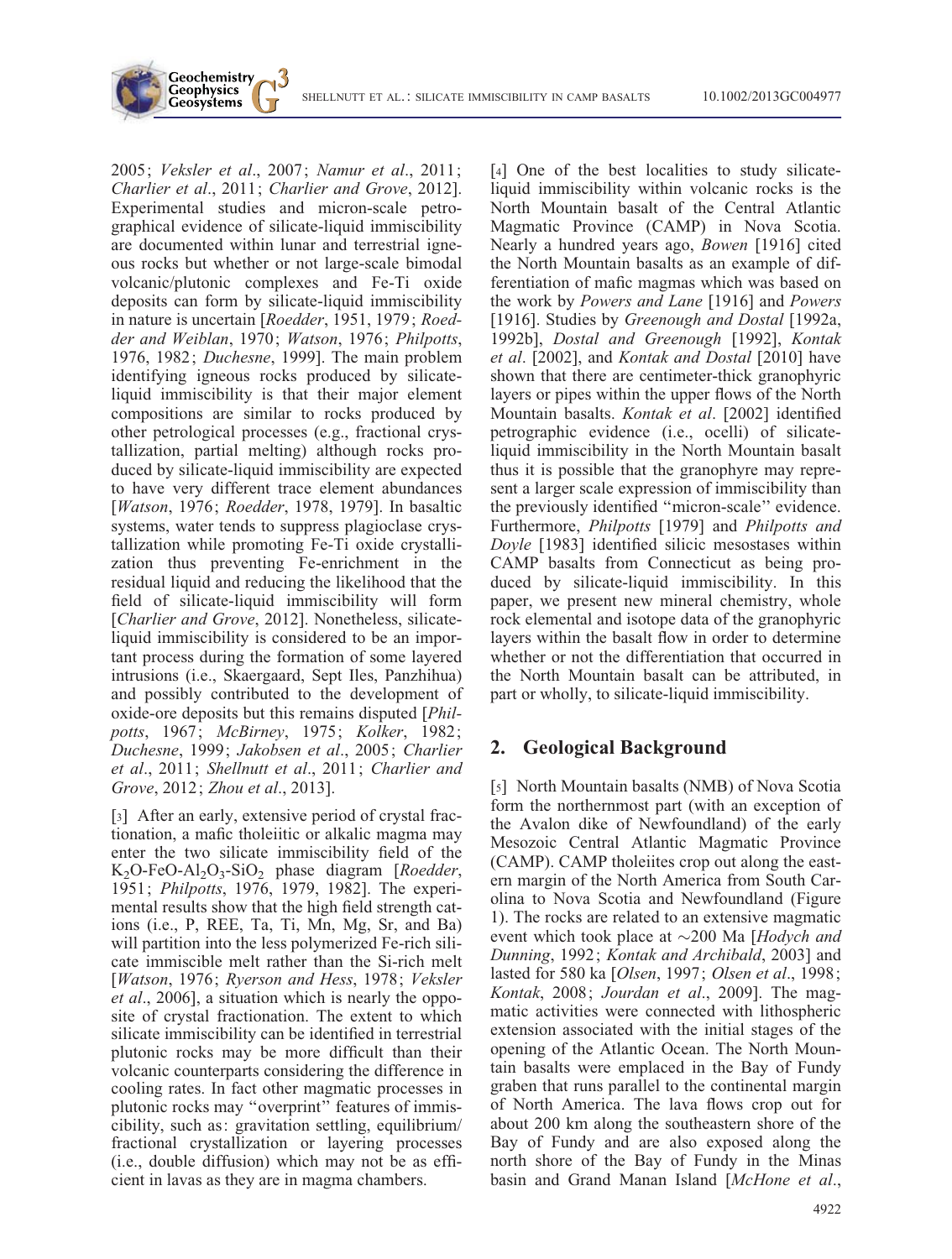SHELLNUTT ET AL.: SILICATE IMMISCIBILITY IN CAMP BASALTS 10.1002/2013GC004977



Figure 1. Location of the McKay Head volcanic section and the North Mountain basalt. Inset map of Atlantic Canada showing the distribution of CAMP-related mafic volcanic and intrusive rocks. 1—North Mountain basalt, 2—Shelburne Dyke, 3—Caraquet Dyke, 4—Avalon Dyke (modified from Dostal and Greenough [1992]).

2005] and probably underlie most of the Bay of Fundy covering an area of about  $10,000 \text{ km}^2$  [Dostal and Dupuy, 1984; Greenough and Papezik, 1987]. The thickness of the NMB decreases from the southwest  $(\sim 400$  m around Digby) to the northeast  $(\sim 275$  m near Cape Split) [*Papezik* et al., 1988]. The subaerial basalts were emplaced just above the Triassic-Jurassic boundary [Olsen] et al., 1987] and conformably overlie the Mesozoic continental sedimentary rocks which lie unconformably on Carboniferous and older rocks. The basalts are in turn unconformably overlain by Mesozoic sediments.

Geochemistry **Geophysics Geosystems** 

[6] According to the superposition, geochemical data and nature of the flows, the NMB is usually subdivided into three units: the lower massive flow  $(\sim]40-185$  m thick), the middle amygdaloidal flows (several flows up to 20 m thick, totaling  $\sim$ 9– 165 m) and the upper massive unit (1–2 flows, totaling 9-165 m) [Kontak et al., 2005]. The lower and upper units are composed of massive basalts with microcrysts of plagioclase and pyroxene (augite >> pigeonite) with variable amounts of mesostases. The upper unit has typically higher contents of mesostases than the lower unit and contains pegmatitic layers [Greenough and Dostal, 1992a, 1992b]. The mafic pegmatitic (i.e., 2–4 mm long crystals) layers are  $\sim$ 10– $\sim$ 60 cm in thickness

and interlayered with  $\sim$ 80–180 cm thick coarse grained (i.e., 1.5–2 mm long crystals) basalts [Greenough and Dostal, 1992b]. In the middle of the pegmatitic layers are  $1-4$  cm thick, fine grained, sinuous granophyric layers which form sharp contacts with the pegmatite. The middle unit is readily recognizable due to numerous amygdules and vesicles and resembles recent pahoehoe flows [Kontak et al., 2005]. The basalts are fine grained and massive when not strongly vesiculated. There are also some regional variations where by the basalts from southwestern part at Digby area are more mafic than those from around Cape Split. In addition to chemistry [Dostal and Greenough, 1992], these regional variations are also observed in mineralogy. The clinopyroxenes are more abundant and coarser at the southwestern part where orthopyroxene is also present compared to the northeastern part [Kontak et al., 2005].

[7] Geochemistry of North Mountain basalts show that the rocks are quartz-normative continental tholeiites which were affected by crustal contamination probably within the lower crust [Dostal and Dupuy, 1984]. The basalts have been inferred to be derived from subcontinental lithospheric mantle within the spinel stability field [Dupuy and Dostal, 1984; Murphy and Dostal, 2007; Murphy et al., 2011].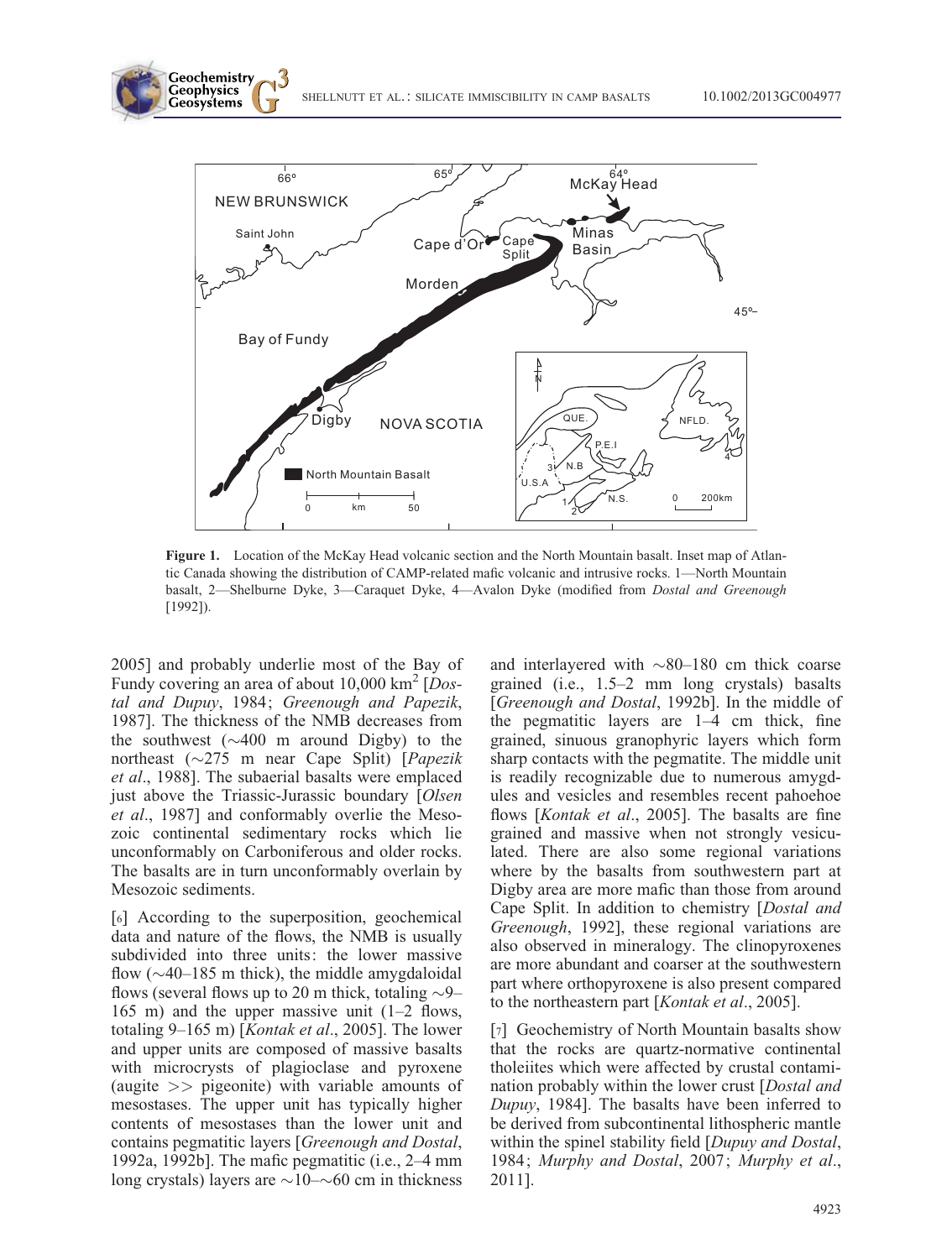## 3. Methods

Geochemistry **Geophysics Geosystems** 

#### 3.1. Electron Probe Microanalysis

[8] A mineralogical investigation was carried out by a field emission electron probe micro analyzer (JEOL EPMA JXA-8500F) equipped with five wave-length dispersive spectrometers (WDS) at the Institute of Earth Sciences, Academia Sinica in Taipei. Secondary and backscattered electron images were used to guide the analysis on target positions of minerals. A  $2 \mu m$  defocused beam was operated for analysis at an acceleration voltage of 12 kV with a beam current of 6 nA. The measured X-ray intensities were corrected by the ZAF method using the standard calibration of synthetic standards with various diffracting crystals, as follows: wollastonite for Si with TAP crystal, corundum for Al (TAP), Croxide for Cr with PET crystal, hematite for Fe with LiF crystal, Mn-oxide for Mn (PET), periclase for Mg (TAP), Ni-oxide for Ni (LiF), wollastonite for Ca (PETH), albite for Na (TAP), orthoclase for K (PET), apatite for P (PET), and fluorite for F (TAP). The X-ray peak counting times for the upper and lower baselines of each element were 10 s and 5 s, respectively. Standards run as unknowns yielded relative standard deviations of  $\langle 2\%$  for F and P,  $\langle 1\%$ for Si, Na, and K, and  $\langle 0.5\%$  for other elements. Detection limits were  $\langle 0.5 \text{ wt}\% \rangle$  for F and P and <5–600 ppm for other elements. The complete data set is located in supporting information Table  $S1<sup>1</sup>$ .

## 3.2. Wavelength Dispersive X-ray Fluorescence

[9] Rock samples were cut into small pieces using a diamond-bonded steel saw and were then crushed in a steel jaw crusher. The crusher was extensively cleaned after each sample with deionized water. The crushed samples were pulverized in an agate mill until the suitable particle size was obtained. The samples were then heated to temperatures of  $110^{\circ}$ C and  $900^{\circ}$ C, respectively, to determine loss on ignition (LOI). Lithium metaborate was added to the oxidized samples and fused to produce a glass disc using a Claisse M4 fluxer. The major oxide concentrations were determined by WD-XRFS using a PANalytical Axios mAX spectrometer at National Taiwan Normal University in Taipei. The accuracy of the XRF analyses are estimated to be  $\pm 2\%$  for major oxides which are present in concentrations >0.5%.

#### 3.3. ICP-MS Trace Element Geochemistry

[10] All trace elements were analyzed using an Agilent 7500cx inductively coupled plasma mass spectrometer (ICP-MS) at National Taiwan University, Taipei, Taiwan. Approximately 20 mg of powder from each sample was digested in a Teflon beaker using a combination of HF,  $HNO<sub>3</sub>$ , and HCl. Initially, samples were heated in closed beakers with HF and  $HNO<sub>3</sub>$  for at least 2 days and then dried. Two milliliters of 6 N HCl was added to each sample and then left to dry. This step was repeated. An additional 2 ml of 1 N HCl was added to each sample and then the sample was centrifuged. The supernatant was extracted from each beaker into a new one. If there was solid residue left in the beakers then the procedure was repeated until all samples were fully digested. Samples were diluted using  $2\%$  HNO<sub>3</sub> and an Rh and Bi spike was added for the internal standard. The standard reference material used for this study is AGV-2 (andesite), BCR-2 (basalt), BIR-1 (basalt), and DNC-1 (dolerite). The precision for the trace element results are better than  $\pm$ 5%.

#### 3.4. Thermal Ionization Mass Spectrometry

[11] Approximately 75–100 mg of whole-rock powder was dissolved using a mixture of HF-HClO<sub>4</sub> in a Teflon beaker at  $\sim$ 100°C. In many cases, the same procedures were repeated to ensure the total dissolution of the sample. Strontium and REEs were separated using polyethylene columns with a 5 ml resin bed of AG 50W-X8, 200–400 mesh. Neodymium was separated from other REEs using polyethylene columns with an Ln resin as a cation exchange medium. Strontium was loaded on a single Ta-filament with  $H_3PO_4$ and Nd was loaded with  $H_3PO_4$  on a Re-doublefilament.  $^{143}$ Nd/ $^{144}$ Nd ratios were normalized to  $^{146}Nd/^{144}Nd = 0.7219$  and  $^{87}Sr/^{86}Sr$  ratios to  ${}^{86}Sr/{}^{88}Sr = 0.1194$ . The Sr isotopic ratios were measured using a Finnigan MAT-262 thermal ionization mass spectrometer (TIMS) whereas the Nd isotopic ratios were measured using a Finnigan Triton TIMS in the Mass Spectrometry Laboratory, Institute of Earth Sciences, Academia Sinica, Taipei. The  $2\sigma_{\rm m}$  values for all samples are less than or equal to  $0.000010$  for  $87\text{Sr}/86\text{Sr}$  and less than or equal to  $0.000007$  for  $143$ Nd/ $144$ Nd. The measured isotopic ratios for JMC Nd standard is  $0.511813 \pm 0.000010$  ( $2\sigma_{\rm m}$ ) and NBS987-Sr is  $0.710248 \pm 0.00001$  ( $2\sigma_{\rm m}$ ). The complete data set is in supporting information Table S2.

<sup>&</sup>lt;sup>1</sup>Additional Supporting Information may be found in the online version of this article.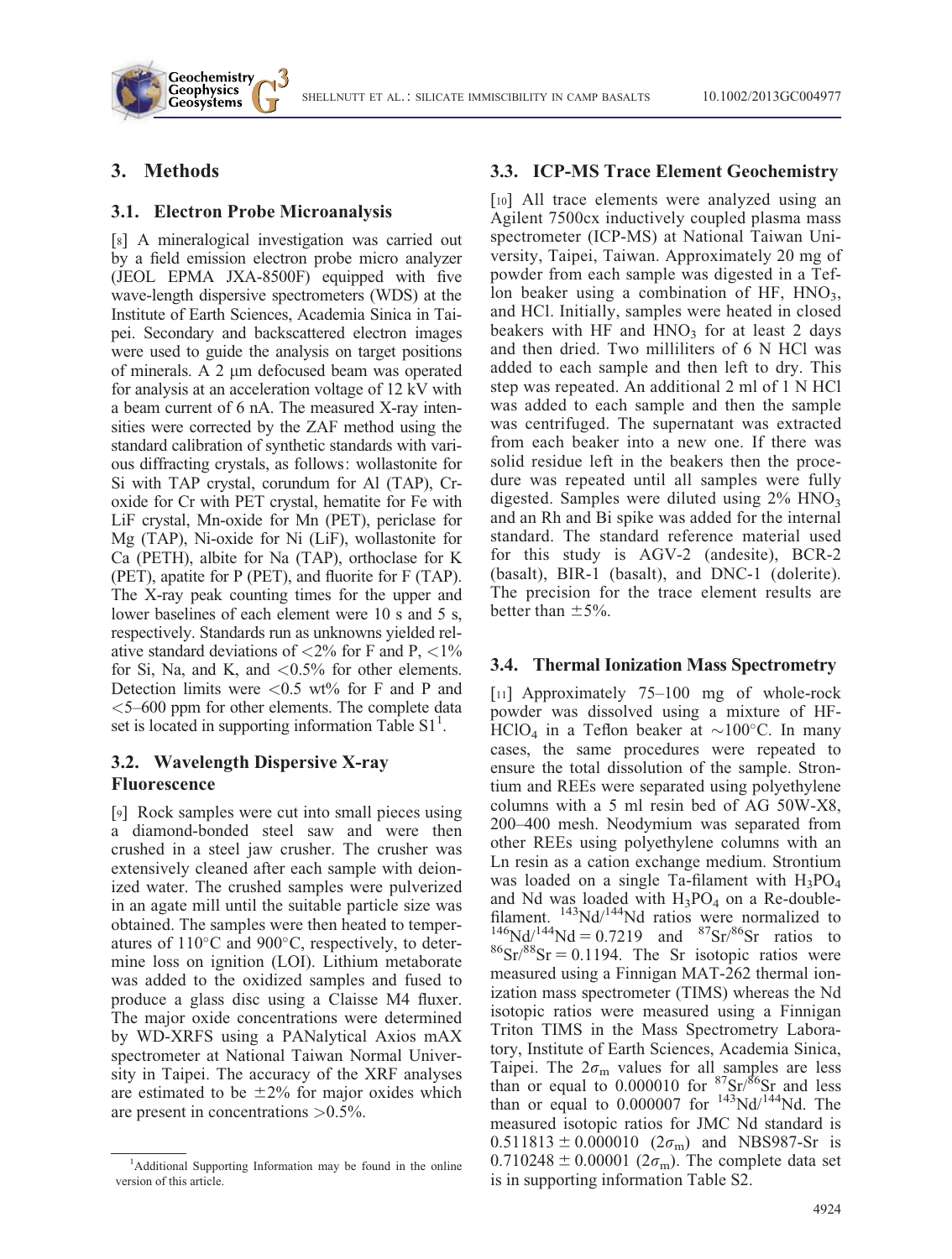SHELLNUTT ET AL.: SILICATE IMMISCIBILITY IN CAMP BASALTS 10.1002/2013GC004977

## 4. Results

Geochemistry **Geophysics Geosystems** 

#### 4.1. Electron Probe Micro Analysis

[12] The granophyric layers are fine-grained  $\left($  < 0.5 mm) and contain granular plagioclase, alkali feldspar, and acicular quartz. There are a number of mafic minerals in the layers including subhedral to anhedral magnetite and ilmenite, stilpnomelane, ferrorichterite, ferroaugite, and accessory amounts of apatite. The plagioclase ranges in composition from An<sub>56</sub> to An<sub>33</sub> although two crystals from MH12-001 samples have oligoclase (i.e.,  $An_{18-19}$ ) compositions. The alkali feldspar is sanidine and has compositions of  $An_{1-3}Ab_{30-57}Or_{40-69}$ . The two pyroxenes identified are augite and ferroaugite. The augite  $(Wo_{33-38}En_{31-38}Fs_{25-36})$  has higher magnesium, aluminum  $(A_2O_3 = 1.3 \text{ wt\%}$  to 1.7 wt%) and titanium  $(TiO<sub>2</sub> = 0.7 \text{ wt\%}$  to 1.1 wt%) and lower iron and calcium than the ferroaugite  $(Wo_{38-40}En_{10-18}Fs_{44-})$  $_{50}$ ; Al<sub>2</sub>O<sub>3</sub> = 0.4 wt% to 0.7 wt%; TiO<sub>2</sub> = 0.3 wt% to 0.8 wt%). The magnetites contain between 5.4 wt% and 12.8 wt%  $TiO<sub>2</sub>$  and can be classified as titanomagnetite. The ilmenite contains between 35.4 wt% and 51.1 wt% total iron and 45.0 wt% to 56.2 wt%  $TiO<sub>2</sub>$ . The MnO content is variable  $(MnO = 0.5 \text{ wt\%})$  to 12.9 wt<sup>%</sup>) whereas the MgO content is  $\langle 1.5 \text{ wt}\% \rangle$ . The apatites are fluorine-rich.

[13] Interstitial to the plagioclase and pyroxene crystals is a microcrystalline, tan colored siliceous mesostasis [Greenough and Dostal, 1992a]. The mesostasis are amorphous and have a wide range in composition (Table 1). The most ''primitive'' mesostasis analyzed (i.e., C2-59) has 72.7 wt%  $SiO<sub>2</sub>$  whereas the most evolved mesostasis contains 88.2 wt%  $SiO<sub>2</sub>$  but even higher values  $(SiO<sub>2</sub>)$  $>90$  wt%) are reported by Kontak and Dostal [2010]. The alkalis and alumina decrease with increasing  $SiO<sub>2</sub>$  whereas  $TiO<sub>2</sub>$  (i.e., 0.01–0.13) wt%) and FeOt (i.e.,  $0.37-0.97$  wt%) are nearly constant and show no discernible trends with respect to  $SiO<sub>2</sub>$ . The remaining major elements have either very low abundances (*i.e.*, MgO and MnO) or are variable (i.e., CaO and  $P_2O_5$ ). The full mineral and mesostasis chemistry can be found in supporting information (Table S1).

## 4.2. Whole Rock Elemental and Isotope Data

[14] The granophyre layers collected from the North Mountain basalt at McKay Head for this study are moderately silicic (i.e.,  $SiO_2 = 57.5$  wt% to 60.3 wt.%), metaluminous (i.e.,  $Al/Na + Ca + K < 1$ ,  $Na + K/AI < 1$ ) and have low to moderate Mg# of

| 77.57<br>$\frac{0.13}{10.38}$<br>$\begin{array}{l} \text{Meso} \\ \text{CO} \\ \text{MH} \end{array}$<br>Meso<br>C2-59<br>MH<br>72.70<br>$\frac{0.10}{14.00}$<br>50098533<br>0009853<br>Meso<br>C2-58<br>MH<br>88.18<br>$\frac{12}{4.81}$<br>830033300<br>000334000<br>87.75<br>Mese<br>C-54<br>MH<br>0.08<br>7.28<br>8<br>888883<br>99913<br>78.78<br>Meso<br>C-53<br>MH<br>9.14<br>300011871<br>0.01<br>Meso<br>$B-50$<br><b>NIH</b><br>86.64<br>7.76<br>0.37<br>0.02<br>$1.63$<br>$2.72$<br>$0.21$<br>0.0<br>$0.0\,$<br>81.84<br>Meso<br>0.10<br>8.94<br>0.57<br>3.60<br>$A-11$<br>NН<br>1.03<br>0.0<br>82.49<br>Meso<br>0.12<br>9.62<br>$A-6$<br>1.06<br>3.60<br>2.08<br>0.50<br>H<br>0.0<br>87.29<br>Meso<br>0.10<br>7.74<br>$A-5$<br>0.82<br>0.12<br>0.080<br>0.080<br>0.000<br>HIM<br>$0.0\,$<br><b>Basalt</b><br>MCK1<br>14.60<br>51.00<br>10.62<br>1.40<br>9.16<br>2.52<br>0.82<br>ЖH<br>0.22<br>6.50<br>$(wt\%)$<br>Sample<br>Type<br>Spot<br>Ref.<br>$\begin{array}{l} \mathrm{Al}_2\mathrm{O}_3 \\ \mathrm{Fe}_2\mathrm{O}_3\mathrm{t} \\ \mathrm{FeOt} \end{array}$<br>$\begin{array}{l} \mathtt{MnO} \\ \mathtt{MgO} \\ \mathtt{CaO} \\ \mathtt{Na_2O} \\ \mathtt{Na_2O} \end{array}$<br>SiO <sub>2</sub> |      |     | MH12-001 |  |     | MH12-002 |                                                                         | MH12-004                |                                                                        |                     |                                             |                        |                                                                                        |
|-------------------------------------------------------------------------------------------------------------------------------------------------------------------------------------------------------------------------------------------------------------------------------------------------------------------------------------------------------------------------------------------------------------------------------------------------------------------------------------------------------------------------------------------------------------------------------------------------------------------------------------------------------------------------------------------------------------------------------------------------------------------------------------------------------------------------------------------------------------------------------------------------------------------------------------------------------------------------------------------------------------------------------------------------------------------------------------------------------------------------------------------------------------------------------------------------------------------------|------|-----|----------|--|-----|----------|-------------------------------------------------------------------------|-------------------------|------------------------------------------------------------------------|---------------------|---------------------------------------------|------------------------|----------------------------------------------------------------------------------------|
|                                                                                                                                                                                                                                                                                                                                                                                                                                                                                                                                                                                                                                                                                                                                                                                                                                                                                                                                                                                                                                                                                                                                                                                                                         |      |     |          |  |     |          | $\begin{array}{c} \text{Meso} \\ \text{A2-12} \\ \text{MH} \end{array}$ | $A2-19$<br>MH<br>Meso   | $\begin{array}{l} \text{Meso} \\ \Delta 2-20 \\ \text{MH} \end{array}$ | Meso<br>A2-24<br>MH | $\frac{13}{\text{Basalt}}$<br>P82           | $\frac{13}{51}$<br>P82 | Recalc                                                                                 |
|                                                                                                                                                                                                                                                                                                                                                                                                                                                                                                                                                                                                                                                                                                                                                                                                                                                                                                                                                                                                                                                                                                                                                                                                                         |      |     |          |  |     |          | 80.04                                                                   | 77.97                   | 81.5                                                                   | 83.06               | 50.36                                       | 72.8                   | 72.01                                                                                  |
|                                                                                                                                                                                                                                                                                                                                                                                                                                                                                                                                                                                                                                                                                                                                                                                                                                                                                                                                                                                                                                                                                                                                                                                                                         |      |     |          |  |     |          |                                                                         | 0.09                    | 0.06                                                                   |                     |                                             |                        | 0.80                                                                                   |
|                                                                                                                                                                                                                                                                                                                                                                                                                                                                                                                                                                                                                                                                                                                                                                                                                                                                                                                                                                                                                                                                                                                                                                                                                         |      |     |          |  |     |          | $0.09$<br>9.17                                                          | 10.23                   | 8.13                                                                   | $0.0$<br>6.93       | $\frac{1.06}{14.51}$                        | $0.8$<br>12.5          | 13.87                                                                                  |
|                                                                                                                                                                                                                                                                                                                                                                                                                                                                                                                                                                                                                                                                                                                                                                                                                                                                                                                                                                                                                                                                                                                                                                                                                         |      |     |          |  |     |          |                                                                         |                         |                                                                        |                     |                                             |                        |                                                                                        |
|                                                                                                                                                                                                                                                                                                                                                                                                                                                                                                                                                                                                                                                                                                                                                                                                                                                                                                                                                                                                                                                                                                                                                                                                                         |      |     |          |  |     |          |                                                                         | 448912178<br>0000117000 | 0<br>000014<br>200014                                                  |                     | $8.1877$<br>$8.1877$<br>$8.9457$<br>$8.457$ | 1382515<br>1991515     | 0<br>0<br>0<br>0<br>0<br>0<br>0<br>0<br>0<br>0<br>0<br>0<br>0<br>0<br>0<br>0<br>0<br>0 |
|                                                                                                                                                                                                                                                                                                                                                                                                                                                                                                                                                                                                                                                                                                                                                                                                                                                                                                                                                                                                                                                                                                                                                                                                                         |      |     |          |  |     |          |                                                                         |                         |                                                                        |                     |                                             |                        |                                                                                        |
|                                                                                                                                                                                                                                                                                                                                                                                                                                                                                                                                                                                                                                                                                                                                                                                                                                                                                                                                                                                                                                                                                                                                                                                                                         |      |     |          |  |     |          |                                                                         |                         |                                                                        |                     |                                             |                        |                                                                                        |
|                                                                                                                                                                                                                                                                                                                                                                                                                                                                                                                                                                                                                                                                                                                                                                                                                                                                                                                                                                                                                                                                                                                                                                                                                         |      |     |          |  |     |          |                                                                         |                         |                                                                        |                     |                                             |                        |                                                                                        |
|                                                                                                                                                                                                                                                                                                                                                                                                                                                                                                                                                                                                                                                                                                                                                                                                                                                                                                                                                                                                                                                                                                                                                                                                                         |      |     |          |  |     |          |                                                                         |                         |                                                                        |                     |                                             |                        |                                                                                        |
|                                                                                                                                                                                                                                                                                                                                                                                                                                                                                                                                                                                                                                                                                                                                                                                                                                                                                                                                                                                                                                                                                                                                                                                                                         | 0.13 | 0.0 | 0.0      |  | 0.0 |          |                                                                         |                         | 0.04                                                                   |                     |                                             |                        |                                                                                        |
| 2.30<br>$P_2O_5$<br>LOI                                                                                                                                                                                                                                                                                                                                                                                                                                                                                                                                                                                                                                                                                                                                                                                                                                                                                                                                                                                                                                                                                                                                                                                                 |      |     |          |  |     |          |                                                                         |                         |                                                                        |                     |                                             |                        |                                                                                        |
| 98.51<br>99.14<br>98.14<br>99.49<br>97.50<br>99.38<br>97.05<br>99.52<br>100.8<br>99.27<br>Total                                                                                                                                                                                                                                                                                                                                                                                                                                                                                                                                                                                                                                                                                                                                                                                                                                                                                                                                                                                                                                                                                                                         |      |     |          |  |     |          | 97.73                                                                   | 97.3                    | 97.17                                                                  | 95.62               | 97.46                                       | 98.3                   | 100                                                                                    |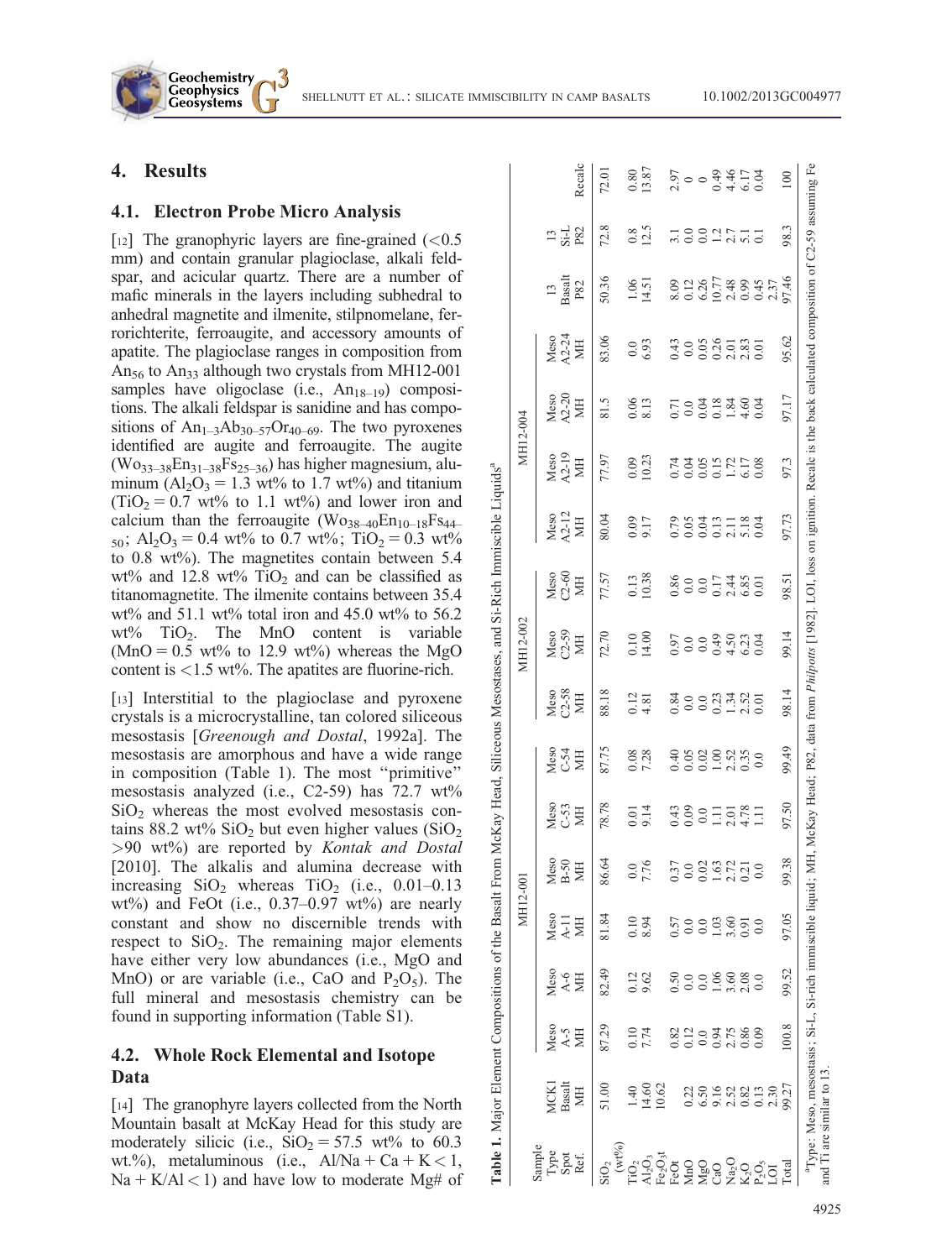39 to 41 (Mg# =  $[Mg^{2+}/(Mg^{2+} + Fe^{2+}) \times 100]$ ). The whole rock major and trace elemental compositions of the granophyres fall within the andesite field of classification diagrams (Table 2). The chondrite normalized rare earth element patterns of the silicic rocks show light REE enrichment  $(La/Yb_N = 4.9$  to 5.4) and slightly negative Eu-anomalies (Eu/  $Eu^* = 0.75{\text -}0.81$  whereas the primitive mantle normalized plots show depletion of Ba, Nb, Sr, and Ti [Sun and McDonough, 1989]. The composition of the granophyres from this study is slightly more mafic than those reported by Greenough and Dostal [1992b] (Figure 2).

Geochemistry **Geophysics Geosystems** 

[15] The Sr-Nd isotope analyses are calculated to their initial values based on the reported <sup>40</sup>Ar-<sup>39</sup>Ar ages (i.e.,  $\sim$ 200 Ma) of the North Mountain basalt [Jourdan et al., 2009]. The granophyres have initial  ${}^{87}Sr/{}^{86}Sr$  values ranging from 0.70613 to 0.70627. The calculated induce error in the  $I_{\text{Sr}}$  values is negligible (i.e., <0.00010) suggesting that Rb-Sr mobility is not a significant concern and thus the samples were not affected by hydrothermal alternation  $[Jahn, 2004]$ . The initial  $143$ Nd/ $144$ Nd ratios for the rocks, similar to the  $I_{Sr}$  values, are uniform  $(143 \text{Nd}/144 \text{Nd} = 0.51229 \text{ to } 0.51231)$ . Their  $\epsilon \text{Nd}_{(T)}$ values fall between  $-1.5$  and  $-1.7$  and have Proterozoic (1413–1468 Ma) depleted-mantle-based model ages  $(T<sub>DM</sub>)$ . The isotope data can be found in supporting information (Table S2).

## 5. MELTS Modeling

[16] The petrological evolution of magmas can be modeled using the program pHMELTS [Ghiorso and Sack, 1995; Smith and Asimow, 2005]. pHMELTS and its derivative software are calibrated to the  $SiO_2-TiO_2-Al_2O_3-Fe_2O_3-Cr_2O_3-FeO-$ MnO-MgO-CaO-Na<sub>2</sub>O-K<sub>2</sub>O-P<sub>2</sub>O<sub>5</sub>-H<sub>2</sub>O system. The software allows the user to control intrinsic thermodynamic parameters such as pressure (bars), water  $(wt\%)$  content and the relative oxidation state  $(\times O_2)$  of the magma that is being modeled. Here we model fractional crystallization of three compositions: (1) basalt from McKay Head, (2) siliceous mesostasis from the granophyre (C2-59), and (3) a Si-rich immiscible liquid composition reported by Philpotts [1982] in order to assess the chemical evolution of the liquids that are produced.

## 5.1. McKay Head Basalt Models

[17] For this study, the basalt at McKay Head (i.e., MCK1) reported by Greenough and Dostal [1992a] was selected as representative of the

volcanic rocks which erupted in the area. Sample MCK1 is typical of the continental tholeiites at McKay Head and within the upper flow of the North Mountain basalt [Dostal and Greenough, 1992; Greenough and Dostal, 1992a]. The primary purpose of the basalt modeling is to determine if it can produce compositions equal to the pegmatite layers found within the volcanic pile. The modeling conditions are low pressure (i.e., 1 bar), water content of  $\sim 0.5$  wt% and a relative oxidation state equal to the FMQ (fayalite-magnetitequartz) buffer. The relative oxidation state of the basalt was determined using the  $Fe^{3+}/Fe^{2+}$  ratio method of Kress and Carmichael [1991] assuming a low pressure (i.e., 1 bar) and eruption temperature of  $1150^{\circ}$ C.

[18] The modeling results show that olivine  $(Fo_{79})$ and plagioclase  $(An_{72})$  are the first minerals to crystallize when the temperature reaches  $1170^{\circ}$ C but by the time the temperature drops to  $1150^{\circ}$ C the olivine has stopped crystallizing (i.e., the rock is silica oversaturated) and is replaced by clinopyroxene (i.e., augite) as the only mafic silicate mineral whereas plagioclase  $(An_{68})$  continues to crystallize at ever decreasing An content. Magnetite-structured titanium-rich spinel then crystallizes as temperatures reach  $1090^{\circ}$ C. The residual liquid composition of the model actually matches the bulk composition of the pegmatite layers when the temperature reaches  $1140-1150^{\circ}$ C which equals  $\sim$ 30% crystallization (Figure 2).

## 5.2. Siliceous Mesostasis Model

[19] We selected sample C2-59 from Table 1 to model because it is the most ''primitive'' sample of the siliceous mesostasis and best resembles the Si-rich immiscible silicate-liquid reported by Philpotts [1982]. We use the same pressure and oxidation state as the basalt models but we choose to run the models at anhydrous conditions because there is no indication of the bulk water content of the mesostasis. The modeling results show that alkali feldspar (i.e.,  $An_1Ab_{47}Or_{52}$ ) dominates the early to middle crystallization history as it is the only mineral to crystallize from  $1070^{\circ}$ C to  $940^{\circ}$ C  $(i.e., ~50\%$  crystallization). Quartz begins to crystallize at  $930^{\circ}$ C followed by titanomagnetite at 910 $\rm ^{\circ}C$  and fayalite (Fo<sub>0</sub>) at 900 $\rm ^{\circ}C$ .

## 5.3. Silicic Immiscible Liquid Model

[20] The Si-rich immiscible silicate-liquid 13 from Table 1 was selected because it resembles mesostasis sample C2-59 and its parental magma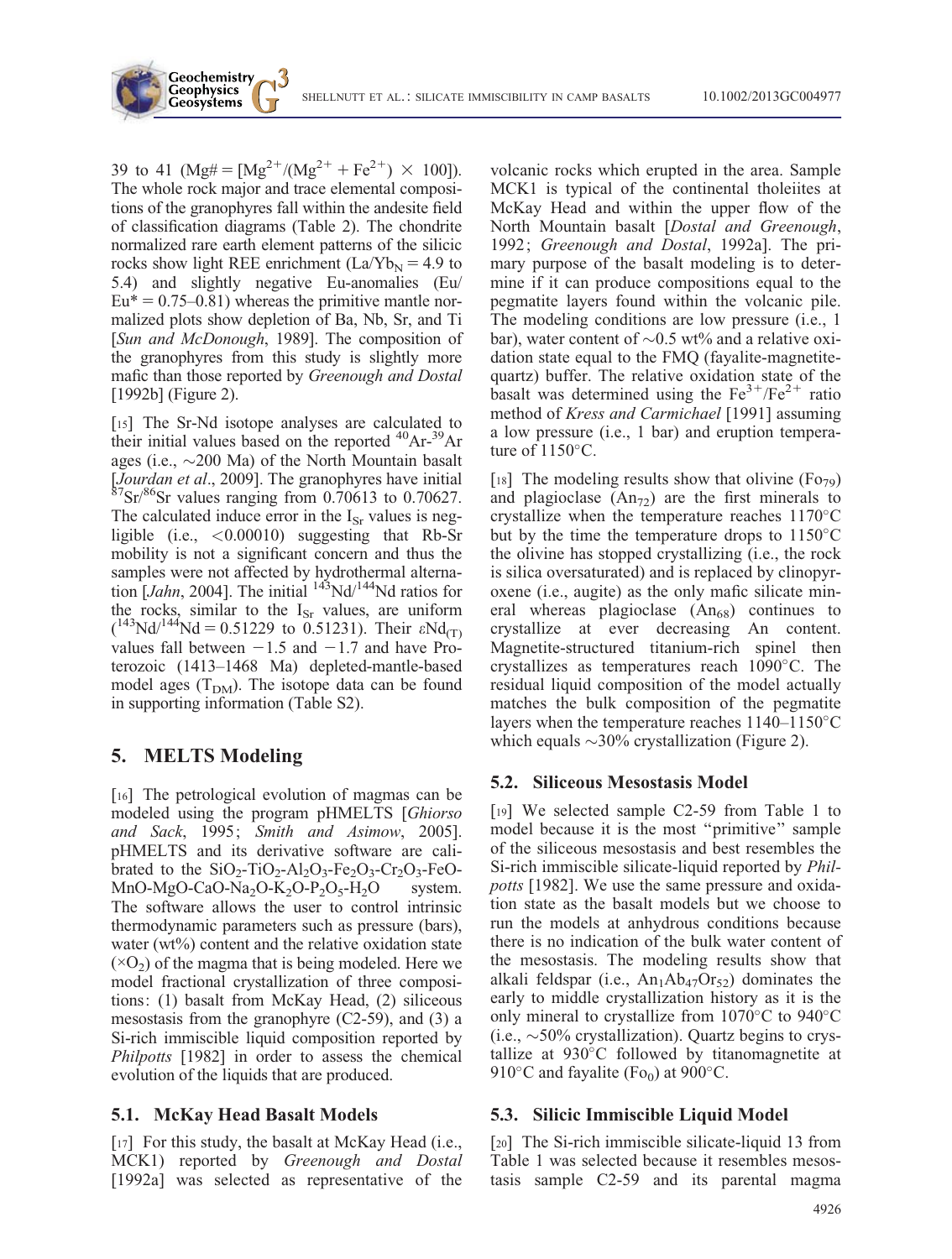

| m.v.<br>m.v.<br>m.v.<br>m.v.<br>m.v.<br>MH12-001 MH12-002 MH12-003 MH12-004<br>(2)<br>(2)<br>(2)<br>(2)<br>(2)<br>Sample<br>r.v.<br>m.v.<br>r.v.<br>r.v.<br>r.v.<br>r.v.<br>r.v.<br>58.44<br>59.09<br>60.26<br>57.55<br>65.68 65.85<br>SiO <sub>2</sub><br>$(wt\%)$<br>1.97<br>0.99<br>1.37<br>1.23<br>1.70<br>1.01<br>TiO <sub>2</sub><br>10.92<br>15.88 15.75<br>11.21<br>11.07<br>11.34<br>$\text{Al}_2\text{O}_3$<br>13.37<br>13.26<br>12.28<br>6.76<br>13.74<br>6.90<br>Fe <sub>2</sub> O <sub>3</sub> t<br>0.25<br>0.20<br>0.20<br>MnO<br>0.22<br>0.12<br>0.11<br>4.63<br>1.68<br>4.31<br>4.30<br>4.61<br>1.69<br>MgO<br>3.26<br>3.41<br>3.67<br>3.43<br>1.43<br>CaO<br>1.40<br>3.09<br>3.12<br>3.14<br>3.01<br>2.04<br>2.05<br>Na <sub>2</sub> O<br>1.83<br>2.15<br>1.88<br>2.07<br>3.23<br>3.28<br>$K_2O$<br>0.48<br>0.39<br>0.47<br>0.45<br>0.14<br>0.16<br>$P_2O_5$<br>LOI<br>1.37<br>1.18<br>1.26<br>1.55<br>1.56<br>1.56<br>99.88<br>99.48<br>99.54<br>99.81<br>99.51 99.76<br>Total<br>39.0<br>40.9<br>41.0<br>40.0<br>Mg#<br>0.88<br>0.86<br>0.84<br>0.87<br>ASI<br>0.84<br>ANCK<br>0.82<br>0.81<br>0.83<br>$Na + K/A1$<br>0.65<br>0.63<br>0.65<br>0.66<br>0.59<br>0.62<br>$K_2O/Na_2O$<br>0.69<br>0.66<br>22.5<br>24<br>19.5<br>16.8<br>11.8<br>33.0<br>31.8<br>32<br>44.5<br>31.2<br>13<br>33<br>44<br>31<br>Sc (ppm)<br>149.9<br>98.29<br>82.9<br>317<br>156.5<br>V<br>183.3<br>117.6<br>120<br>414.1<br>416<br>316.6<br>326.0<br>313<br>148<br>4<br>$\overline{4}$<br>$\overline{4}$<br>$\overline{4}$<br>17.0<br>382<br>282.5<br>18<br>280.0<br>280<br>384.0<br>285<br>Cr<br>17<br>17.0<br>33.9<br>35<br>28.8<br>33.1<br>15.1<br>52.2<br>51.4<br>55.9<br>36.4<br>37<br>43.6<br>45<br>54.7<br>Co<br>16<br>20<br>16<br>18<br>17.0<br>165.8<br>250.5<br>16<br>11.0<br>13<br>112.6<br>119<br>166<br>247<br>Ni<br>19<br>45.1<br>49.6<br>127.8<br>41.0<br>70.4<br>40.1<br>53<br>18.7<br>19<br>127<br>120.0<br>126<br>96.9<br>96<br>Cu<br>88.9<br>93.2<br>75.8<br>71<br>139.5<br>99.4<br>86<br>137.4<br>127<br>110.9<br>103<br>59.7<br>51.0<br>Zn<br>66<br>20.9<br>20.2<br>22.6<br>22.0<br>21.7<br>16.1<br>20<br>17.3<br>20.2<br>20<br>23<br>14.3<br>15<br>Ga<br>16<br>70<br>68.0<br>9.6<br>9.8<br>60<br>56<br>74<br>68.6<br>49.0<br>48<br>0.2<br>0.24<br>3.8<br>Rb<br>4.5<br>173<br>403.0<br>389<br>116.0<br>156<br>135<br>156<br>648.0<br>658<br>345.5<br>346<br>110<br>151.5<br>145<br>Sr<br>Y<br>49.2<br>42.1<br>19.5<br>37<br>26.8<br>26<br>44.1<br>46.1<br>20<br>36.5<br>16.4<br>16<br>18.1<br>18<br>307<br>293<br>320<br>229.5<br>230<br>187.5 188<br>Zr<br>341<br>173.5<br>172<br>16.0<br>14<br>40.0<br>41<br>22.9<br>25.9<br>13.9<br>12.5<br>18.3<br>21.5<br>24.8<br>15<br>12.3<br>18<br>0.5<br>0.5<br>1.5<br>2<br>Nb<br>1.1<br>1.1<br>0.1<br>0.1<br>0.007<br>0.2<br>2.4<br>1.3<br>2.7<br>1.16<br>1.1<br>0.0<br>0.3<br>Cs<br>1.6<br>405<br>402<br>359<br>1129.0<br>1140<br>697.5<br>683<br>7.2<br>124.5<br>370<br>154.5<br>130<br>8.0<br>118<br>Ba<br>29.3<br>32.1<br>15.3<br>0.675<br>31.6<br>30.2<br>30.6<br>38<br>24.9<br>25<br>15<br>3.7<br>3.53<br>La<br>0.6<br>72.1<br>67.7<br>9.4<br>78.3<br>64.8<br>73.7<br>68<br>53.0<br>53<br>38.4<br>38<br>2.2<br>2.11<br>8.19<br>Ce<br>10.08<br>9.5<br>8.1<br>9.15<br>8.31<br>8.3<br>6.9<br>6.8<br>5.5<br>5.29<br>0.4<br>0.35<br>1.1<br>1.1<br>Pr<br>37.3<br>41.5<br>38.6<br>29.7<br>2.37<br>5.0<br>33.8<br>30<br>28.7<br>28<br>25<br>2.4<br>4.86<br>Nd<br>24.6<br>8.72<br>5.7<br>Sm<br>9.96<br>8.11<br>9.1<br>5.5<br>6.7<br>6.7<br>6.3<br>6.2<br>1.1<br>1.12<br>1.5<br>1.4<br>2.354<br>2.51<br>2.108<br>2.275<br>1.54<br>2.0<br>$\overline{c}$<br>0.528<br>1.6<br>2.1<br>2.07<br>0.5<br>0.6<br>0.6<br>Eu<br>8.86<br>6.8<br>2.2<br>$\sqrt{2}$<br>10.24<br>8.47<br>9.22<br>4.5<br>4.69<br>6.8<br>6.3<br>6.3<br>2.0<br>1.83<br>Gd<br>1.60<br>Tb<br>1.37<br>1.35<br>1.44<br>1.1<br>1.07<br>1.0<br>0.9<br>0.4<br>0.36<br>0.4<br>0.39<br>0.6<br>0.64<br>5.4<br>2.51<br>2.8<br>8.11<br>9.59<br>8.15<br>8.57<br>3.4<br>3.6<br>6.4<br>6.41<br>5.31<br>2.6<br>2.75<br>Dy<br>1.72<br>2.01<br>1.70<br>1.81<br>0.7<br>0.71<br>1.3<br>1.33<br>1.0<br>1.04<br>0.6<br>0.55<br>0.7<br>0.65<br>Ho<br>Er<br>4.58<br>5.34<br>4.5<br>4.82<br>1.8<br>1.79<br>3.6<br>3.66<br>2.5<br>2.54<br>1.7<br>1.9<br>1.9<br>1.66<br>0.76<br>0.65<br>0.26<br>0.54<br>0.3<br>0.34<br>0.3<br>0.25<br>0.3<br>Tm<br>0.67<br>0.71<br>0.3<br>0.5<br>0.3<br>4.12<br>4.64<br>4.04<br>4.38<br>1.6<br>3.5<br>2.0<br>$\sqrt{2}$<br>2.0<br>1.97<br>Yb<br>1.6<br>3.4<br>1.7<br>1.65<br>0.59<br>0.65<br>0.57<br>0.2<br>0.5<br>0.51<br>0.28<br>0.255<br>0.3<br>0.309<br>${\rm Lu}$<br>0.63<br>0.25<br>0.3<br>0.3<br>7.86<br>8.06<br>5.1<br>Hf<br>8.64<br>7.48<br>5.08<br>4.8<br>4.8<br>4.4<br>4.1<br>0.6<br>0.4<br>1.0<br>1.05<br>1.59<br>1.77<br>1.68<br>0.89<br>1.4<br>0.06<br>0.098<br>Ta<br>1.47<br>0.9<br>0.8<br>0.81<br>1.2<br>0.0<br>0.1<br>8.01<br>9.01<br>7.80<br>8.27<br>Th<br>6.2<br>6.1<br>6.1<br>6.2<br>1.2<br>1.2<br>0.0<br>0.033<br>0.3<br>0.22<br>1.38<br>1.88<br>1.7<br>1.69<br>0.4<br>0.42<br>$0.01\,$<br>0.05<br>U<br>1.96<br>1.68<br>1.55<br>1.9<br>$\boldsymbol{0}$<br>0.1<br>5.1<br>4.9<br>5.4<br>5.0<br>$La/Yb_N$ |        |      |      |      |      | SDC-1 | $AGV-2$ | BCR-2 | BHVO-2 |  | BIR-2 | DNC-1 |
|----------------------------------------------------------------------------------------------------------------------------------------------------------------------------------------------------------------------------------------------------------------------------------------------------------------------------------------------------------------------------------------------------------------------------------------------------------------------------------------------------------------------------------------------------------------------------------------------------------------------------------------------------------------------------------------------------------------------------------------------------------------------------------------------------------------------------------------------------------------------------------------------------------------------------------------------------------------------------------------------------------------------------------------------------------------------------------------------------------------------------------------------------------------------------------------------------------------------------------------------------------------------------------------------------------------------------------------------------------------------------------------------------------------------------------------------------------------------------------------------------------------------------------------------------------------------------------------------------------------------------------------------------------------------------------------------------------------------------------------------------------------------------------------------------------------------------------------------------------------------------------------------------------------------------------------------------------------------------------------------------------------------------------------------------------------------------------------------------------------------------------------------------------------------------------------------------------------------------------------------------------------------------------------------------------------------------------------------------------------------------------------------------------------------------------------------------------------------------------------------------------------------------------------------------------------------------------------------------------------------------------------------------------------------------------------------------------------------------------------------------------------------------------------------------------------------------------------------------------------------------------------------------------------------------------------------------------------------------------------------------------------------------------------------------------------------------------------------------------------------------------------------------------------------------------------------------------------------------------------------------------------------------------------------------------------------------------------------------------------------------------------------------------------------------------------------------------------------------------------------------------------------------------------------------------------------------------------------------------------------------------------------------------------------------------------------------------------------------------------------------------------------------------------------------------------------------------------------------------------------------------------------------------------------------------------------------------------------------------------------------------------------------------------------------------------------------------------------------------------------------------------------------------------------------------------------------------------------------------------------------------------------------------------------------------------------------------------------------------------------------------------------------------------------------------------------------------------------------------------------------------------------------------------------------------------------------------------------------------------------------------------------------------------------------------------------------------------------------------------------------------------------------------------------------------------------------------------------------------------------------------------------------------------------------------------------------------------------------------------------------------------------------------------------------------------------------------------------------------------------------------------------------------|--------|------|------|------|------|-------|---------|-------|--------|--|-------|-------|
|                                                                                                                                                                                                                                                                                                                                                                                                                                                                                                                                                                                                                                                                                                                                                                                                                                                                                                                                                                                                                                                                                                                                                                                                                                                                                                                                                                                                                                                                                                                                                                                                                                                                                                                                                                                                                                                                                                                                                                                                                                                                                                                                                                                                                                                                                                                                                                                                                                                                                                                                                                                                                                                                                                                                                                                                                                                                                                                                                                                                                                                                                                                                                                                                                                                                                                                                                                                                                                                                                                                                                                                                                                                                                                                                                                                                                                                                                                                                                                                                                                                                                                                                                                                                                                                                                                                                                                                                                                                                                                                                                                                                                                                                                                                                                                                                                                                                                                                                                                                                                                                                                                                                                          |        |      |      |      |      |       |         |       |        |  |       |       |
|                                                                                                                                                                                                                                                                                                                                                                                                                                                                                                                                                                                                                                                                                                                                                                                                                                                                                                                                                                                                                                                                                                                                                                                                                                                                                                                                                                                                                                                                                                                                                                                                                                                                                                                                                                                                                                                                                                                                                                                                                                                                                                                                                                                                                                                                                                                                                                                                                                                                                                                                                                                                                                                                                                                                                                                                                                                                                                                                                                                                                                                                                                                                                                                                                                                                                                                                                                                                                                                                                                                                                                                                                                                                                                                                                                                                                                                                                                                                                                                                                                                                                                                                                                                                                                                                                                                                                                                                                                                                                                                                                                                                                                                                                                                                                                                                                                                                                                                                                                                                                                                                                                                                                          |        |      |      |      |      |       |         |       |        |  |       |       |
|                                                                                                                                                                                                                                                                                                                                                                                                                                                                                                                                                                                                                                                                                                                                                                                                                                                                                                                                                                                                                                                                                                                                                                                                                                                                                                                                                                                                                                                                                                                                                                                                                                                                                                                                                                                                                                                                                                                                                                                                                                                                                                                                                                                                                                                                                                                                                                                                                                                                                                                                                                                                                                                                                                                                                                                                                                                                                                                                                                                                                                                                                                                                                                                                                                                                                                                                                                                                                                                                                                                                                                                                                                                                                                                                                                                                                                                                                                                                                                                                                                                                                                                                                                                                                                                                                                                                                                                                                                                                                                                                                                                                                                                                                                                                                                                                                                                                                                                                                                                                                                                                                                                                                          |        |      |      |      |      |       |         |       |        |  |       |       |
|                                                                                                                                                                                                                                                                                                                                                                                                                                                                                                                                                                                                                                                                                                                                                                                                                                                                                                                                                                                                                                                                                                                                                                                                                                                                                                                                                                                                                                                                                                                                                                                                                                                                                                                                                                                                                                                                                                                                                                                                                                                                                                                                                                                                                                                                                                                                                                                                                                                                                                                                                                                                                                                                                                                                                                                                                                                                                                                                                                                                                                                                                                                                                                                                                                                                                                                                                                                                                                                                                                                                                                                                                                                                                                                                                                                                                                                                                                                                                                                                                                                                                                                                                                                                                                                                                                                                                                                                                                                                                                                                                                                                                                                                                                                                                                                                                                                                                                                                                                                                                                                                                                                                                          |        |      |      |      |      |       |         |       |        |  |       |       |
|                                                                                                                                                                                                                                                                                                                                                                                                                                                                                                                                                                                                                                                                                                                                                                                                                                                                                                                                                                                                                                                                                                                                                                                                                                                                                                                                                                                                                                                                                                                                                                                                                                                                                                                                                                                                                                                                                                                                                                                                                                                                                                                                                                                                                                                                                                                                                                                                                                                                                                                                                                                                                                                                                                                                                                                                                                                                                                                                                                                                                                                                                                                                                                                                                                                                                                                                                                                                                                                                                                                                                                                                                                                                                                                                                                                                                                                                                                                                                                                                                                                                                                                                                                                                                                                                                                                                                                                                                                                                                                                                                                                                                                                                                                                                                                                                                                                                                                                                                                                                                                                                                                                                                          |        |      |      |      |      |       |         |       |        |  |       |       |
|                                                                                                                                                                                                                                                                                                                                                                                                                                                                                                                                                                                                                                                                                                                                                                                                                                                                                                                                                                                                                                                                                                                                                                                                                                                                                                                                                                                                                                                                                                                                                                                                                                                                                                                                                                                                                                                                                                                                                                                                                                                                                                                                                                                                                                                                                                                                                                                                                                                                                                                                                                                                                                                                                                                                                                                                                                                                                                                                                                                                                                                                                                                                                                                                                                                                                                                                                                                                                                                                                                                                                                                                                                                                                                                                                                                                                                                                                                                                                                                                                                                                                                                                                                                                                                                                                                                                                                                                                                                                                                                                                                                                                                                                                                                                                                                                                                                                                                                                                                                                                                                                                                                                                          |        |      |      |      |      |       |         |       |        |  |       |       |
|                                                                                                                                                                                                                                                                                                                                                                                                                                                                                                                                                                                                                                                                                                                                                                                                                                                                                                                                                                                                                                                                                                                                                                                                                                                                                                                                                                                                                                                                                                                                                                                                                                                                                                                                                                                                                                                                                                                                                                                                                                                                                                                                                                                                                                                                                                                                                                                                                                                                                                                                                                                                                                                                                                                                                                                                                                                                                                                                                                                                                                                                                                                                                                                                                                                                                                                                                                                                                                                                                                                                                                                                                                                                                                                                                                                                                                                                                                                                                                                                                                                                                                                                                                                                                                                                                                                                                                                                                                                                                                                                                                                                                                                                                                                                                                                                                                                                                                                                                                                                                                                                                                                                                          |        |      |      |      |      |       |         |       |        |  |       |       |
|                                                                                                                                                                                                                                                                                                                                                                                                                                                                                                                                                                                                                                                                                                                                                                                                                                                                                                                                                                                                                                                                                                                                                                                                                                                                                                                                                                                                                                                                                                                                                                                                                                                                                                                                                                                                                                                                                                                                                                                                                                                                                                                                                                                                                                                                                                                                                                                                                                                                                                                                                                                                                                                                                                                                                                                                                                                                                                                                                                                                                                                                                                                                                                                                                                                                                                                                                                                                                                                                                                                                                                                                                                                                                                                                                                                                                                                                                                                                                                                                                                                                                                                                                                                                                                                                                                                                                                                                                                                                                                                                                                                                                                                                                                                                                                                                                                                                                                                                                                                                                                                                                                                                                          |        |      |      |      |      |       |         |       |        |  |       |       |
|                                                                                                                                                                                                                                                                                                                                                                                                                                                                                                                                                                                                                                                                                                                                                                                                                                                                                                                                                                                                                                                                                                                                                                                                                                                                                                                                                                                                                                                                                                                                                                                                                                                                                                                                                                                                                                                                                                                                                                                                                                                                                                                                                                                                                                                                                                                                                                                                                                                                                                                                                                                                                                                                                                                                                                                                                                                                                                                                                                                                                                                                                                                                                                                                                                                                                                                                                                                                                                                                                                                                                                                                                                                                                                                                                                                                                                                                                                                                                                                                                                                                                                                                                                                                                                                                                                                                                                                                                                                                                                                                                                                                                                                                                                                                                                                                                                                                                                                                                                                                                                                                                                                                                          |        |      |      |      |      |       |         |       |        |  |       |       |
|                                                                                                                                                                                                                                                                                                                                                                                                                                                                                                                                                                                                                                                                                                                                                                                                                                                                                                                                                                                                                                                                                                                                                                                                                                                                                                                                                                                                                                                                                                                                                                                                                                                                                                                                                                                                                                                                                                                                                                                                                                                                                                                                                                                                                                                                                                                                                                                                                                                                                                                                                                                                                                                                                                                                                                                                                                                                                                                                                                                                                                                                                                                                                                                                                                                                                                                                                                                                                                                                                                                                                                                                                                                                                                                                                                                                                                                                                                                                                                                                                                                                                                                                                                                                                                                                                                                                                                                                                                                                                                                                                                                                                                                                                                                                                                                                                                                                                                                                                                                                                                                                                                                                                          |        |      |      |      |      |       |         |       |        |  |       |       |
|                                                                                                                                                                                                                                                                                                                                                                                                                                                                                                                                                                                                                                                                                                                                                                                                                                                                                                                                                                                                                                                                                                                                                                                                                                                                                                                                                                                                                                                                                                                                                                                                                                                                                                                                                                                                                                                                                                                                                                                                                                                                                                                                                                                                                                                                                                                                                                                                                                                                                                                                                                                                                                                                                                                                                                                                                                                                                                                                                                                                                                                                                                                                                                                                                                                                                                                                                                                                                                                                                                                                                                                                                                                                                                                                                                                                                                                                                                                                                                                                                                                                                                                                                                                                                                                                                                                                                                                                                                                                                                                                                                                                                                                                                                                                                                                                                                                                                                                                                                                                                                                                                                                                                          |        |      |      |      |      |       |         |       |        |  |       |       |
|                                                                                                                                                                                                                                                                                                                                                                                                                                                                                                                                                                                                                                                                                                                                                                                                                                                                                                                                                                                                                                                                                                                                                                                                                                                                                                                                                                                                                                                                                                                                                                                                                                                                                                                                                                                                                                                                                                                                                                                                                                                                                                                                                                                                                                                                                                                                                                                                                                                                                                                                                                                                                                                                                                                                                                                                                                                                                                                                                                                                                                                                                                                                                                                                                                                                                                                                                                                                                                                                                                                                                                                                                                                                                                                                                                                                                                                                                                                                                                                                                                                                                                                                                                                                                                                                                                                                                                                                                                                                                                                                                                                                                                                                                                                                                                                                                                                                                                                                                                                                                                                                                                                                                          |        |      |      |      |      |       |         |       |        |  |       |       |
|                                                                                                                                                                                                                                                                                                                                                                                                                                                                                                                                                                                                                                                                                                                                                                                                                                                                                                                                                                                                                                                                                                                                                                                                                                                                                                                                                                                                                                                                                                                                                                                                                                                                                                                                                                                                                                                                                                                                                                                                                                                                                                                                                                                                                                                                                                                                                                                                                                                                                                                                                                                                                                                                                                                                                                                                                                                                                                                                                                                                                                                                                                                                                                                                                                                                                                                                                                                                                                                                                                                                                                                                                                                                                                                                                                                                                                                                                                                                                                                                                                                                                                                                                                                                                                                                                                                                                                                                                                                                                                                                                                                                                                                                                                                                                                                                                                                                                                                                                                                                                                                                                                                                                          |        |      |      |      |      |       |         |       |        |  |       |       |
|                                                                                                                                                                                                                                                                                                                                                                                                                                                                                                                                                                                                                                                                                                                                                                                                                                                                                                                                                                                                                                                                                                                                                                                                                                                                                                                                                                                                                                                                                                                                                                                                                                                                                                                                                                                                                                                                                                                                                                                                                                                                                                                                                                                                                                                                                                                                                                                                                                                                                                                                                                                                                                                                                                                                                                                                                                                                                                                                                                                                                                                                                                                                                                                                                                                                                                                                                                                                                                                                                                                                                                                                                                                                                                                                                                                                                                                                                                                                                                                                                                                                                                                                                                                                                                                                                                                                                                                                                                                                                                                                                                                                                                                                                                                                                                                                                                                                                                                                                                                                                                                                                                                                                          |        |      |      |      |      |       |         |       |        |  |       |       |
|                                                                                                                                                                                                                                                                                                                                                                                                                                                                                                                                                                                                                                                                                                                                                                                                                                                                                                                                                                                                                                                                                                                                                                                                                                                                                                                                                                                                                                                                                                                                                                                                                                                                                                                                                                                                                                                                                                                                                                                                                                                                                                                                                                                                                                                                                                                                                                                                                                                                                                                                                                                                                                                                                                                                                                                                                                                                                                                                                                                                                                                                                                                                                                                                                                                                                                                                                                                                                                                                                                                                                                                                                                                                                                                                                                                                                                                                                                                                                                                                                                                                                                                                                                                                                                                                                                                                                                                                                                                                                                                                                                                                                                                                                                                                                                                                                                                                                                                                                                                                                                                                                                                                                          |        |      |      |      |      |       |         |       |        |  |       |       |
|                                                                                                                                                                                                                                                                                                                                                                                                                                                                                                                                                                                                                                                                                                                                                                                                                                                                                                                                                                                                                                                                                                                                                                                                                                                                                                                                                                                                                                                                                                                                                                                                                                                                                                                                                                                                                                                                                                                                                                                                                                                                                                                                                                                                                                                                                                                                                                                                                                                                                                                                                                                                                                                                                                                                                                                                                                                                                                                                                                                                                                                                                                                                                                                                                                                                                                                                                                                                                                                                                                                                                                                                                                                                                                                                                                                                                                                                                                                                                                                                                                                                                                                                                                                                                                                                                                                                                                                                                                                                                                                                                                                                                                                                                                                                                                                                                                                                                                                                                                                                                                                                                                                                                          |        |      |      |      |      |       |         |       |        |  |       |       |
|                                                                                                                                                                                                                                                                                                                                                                                                                                                                                                                                                                                                                                                                                                                                                                                                                                                                                                                                                                                                                                                                                                                                                                                                                                                                                                                                                                                                                                                                                                                                                                                                                                                                                                                                                                                                                                                                                                                                                                                                                                                                                                                                                                                                                                                                                                                                                                                                                                                                                                                                                                                                                                                                                                                                                                                                                                                                                                                                                                                                                                                                                                                                                                                                                                                                                                                                                                                                                                                                                                                                                                                                                                                                                                                                                                                                                                                                                                                                                                                                                                                                                                                                                                                                                                                                                                                                                                                                                                                                                                                                                                                                                                                                                                                                                                                                                                                                                                                                                                                                                                                                                                                                                          |        |      |      |      |      |       |         |       |        |  |       |       |
|                                                                                                                                                                                                                                                                                                                                                                                                                                                                                                                                                                                                                                                                                                                                                                                                                                                                                                                                                                                                                                                                                                                                                                                                                                                                                                                                                                                                                                                                                                                                                                                                                                                                                                                                                                                                                                                                                                                                                                                                                                                                                                                                                                                                                                                                                                                                                                                                                                                                                                                                                                                                                                                                                                                                                                                                                                                                                                                                                                                                                                                                                                                                                                                                                                                                                                                                                                                                                                                                                                                                                                                                                                                                                                                                                                                                                                                                                                                                                                                                                                                                                                                                                                                                                                                                                                                                                                                                                                                                                                                                                                                                                                                                                                                                                                                                                                                                                                                                                                                                                                                                                                                                                          |        |      |      |      |      |       |         |       |        |  |       |       |
|                                                                                                                                                                                                                                                                                                                                                                                                                                                                                                                                                                                                                                                                                                                                                                                                                                                                                                                                                                                                                                                                                                                                                                                                                                                                                                                                                                                                                                                                                                                                                                                                                                                                                                                                                                                                                                                                                                                                                                                                                                                                                                                                                                                                                                                                                                                                                                                                                                                                                                                                                                                                                                                                                                                                                                                                                                                                                                                                                                                                                                                                                                                                                                                                                                                                                                                                                                                                                                                                                                                                                                                                                                                                                                                                                                                                                                                                                                                                                                                                                                                                                                                                                                                                                                                                                                                                                                                                                                                                                                                                                                                                                                                                                                                                                                                                                                                                                                                                                                                                                                                                                                                                                          |        |      |      |      |      |       |         |       |        |  |       |       |
|                                                                                                                                                                                                                                                                                                                                                                                                                                                                                                                                                                                                                                                                                                                                                                                                                                                                                                                                                                                                                                                                                                                                                                                                                                                                                                                                                                                                                                                                                                                                                                                                                                                                                                                                                                                                                                                                                                                                                                                                                                                                                                                                                                                                                                                                                                                                                                                                                                                                                                                                                                                                                                                                                                                                                                                                                                                                                                                                                                                                                                                                                                                                                                                                                                                                                                                                                                                                                                                                                                                                                                                                                                                                                                                                                                                                                                                                                                                                                                                                                                                                                                                                                                                                                                                                                                                                                                                                                                                                                                                                                                                                                                                                                                                                                                                                                                                                                                                                                                                                                                                                                                                                                          |        |      |      |      |      |       |         |       |        |  |       |       |
|                                                                                                                                                                                                                                                                                                                                                                                                                                                                                                                                                                                                                                                                                                                                                                                                                                                                                                                                                                                                                                                                                                                                                                                                                                                                                                                                                                                                                                                                                                                                                                                                                                                                                                                                                                                                                                                                                                                                                                                                                                                                                                                                                                                                                                                                                                                                                                                                                                                                                                                                                                                                                                                                                                                                                                                                                                                                                                                                                                                                                                                                                                                                                                                                                                                                                                                                                                                                                                                                                                                                                                                                                                                                                                                                                                                                                                                                                                                                                                                                                                                                                                                                                                                                                                                                                                                                                                                                                                                                                                                                                                                                                                                                                                                                                                                                                                                                                                                                                                                                                                                                                                                                                          |        |      |      |      |      |       |         |       |        |  |       |       |
|                                                                                                                                                                                                                                                                                                                                                                                                                                                                                                                                                                                                                                                                                                                                                                                                                                                                                                                                                                                                                                                                                                                                                                                                                                                                                                                                                                                                                                                                                                                                                                                                                                                                                                                                                                                                                                                                                                                                                                                                                                                                                                                                                                                                                                                                                                                                                                                                                                                                                                                                                                                                                                                                                                                                                                                                                                                                                                                                                                                                                                                                                                                                                                                                                                                                                                                                                                                                                                                                                                                                                                                                                                                                                                                                                                                                                                                                                                                                                                                                                                                                                                                                                                                                                                                                                                                                                                                                                                                                                                                                                                                                                                                                                                                                                                                                                                                                                                                                                                                                                                                                                                                                                          |        |      |      |      |      |       |         |       |        |  |       |       |
|                                                                                                                                                                                                                                                                                                                                                                                                                                                                                                                                                                                                                                                                                                                                                                                                                                                                                                                                                                                                                                                                                                                                                                                                                                                                                                                                                                                                                                                                                                                                                                                                                                                                                                                                                                                                                                                                                                                                                                                                                                                                                                                                                                                                                                                                                                                                                                                                                                                                                                                                                                                                                                                                                                                                                                                                                                                                                                                                                                                                                                                                                                                                                                                                                                                                                                                                                                                                                                                                                                                                                                                                                                                                                                                                                                                                                                                                                                                                                                                                                                                                                                                                                                                                                                                                                                                                                                                                                                                                                                                                                                                                                                                                                                                                                                                                                                                                                                                                                                                                                                                                                                                                                          |        |      |      |      |      |       |         |       |        |  |       |       |
|                                                                                                                                                                                                                                                                                                                                                                                                                                                                                                                                                                                                                                                                                                                                                                                                                                                                                                                                                                                                                                                                                                                                                                                                                                                                                                                                                                                                                                                                                                                                                                                                                                                                                                                                                                                                                                                                                                                                                                                                                                                                                                                                                                                                                                                                                                                                                                                                                                                                                                                                                                                                                                                                                                                                                                                                                                                                                                                                                                                                                                                                                                                                                                                                                                                                                                                                                                                                                                                                                                                                                                                                                                                                                                                                                                                                                                                                                                                                                                                                                                                                                                                                                                                                                                                                                                                                                                                                                                                                                                                                                                                                                                                                                                                                                                                                                                                                                                                                                                                                                                                                                                                                                          |        |      |      |      |      |       |         |       |        |  |       |       |
|                                                                                                                                                                                                                                                                                                                                                                                                                                                                                                                                                                                                                                                                                                                                                                                                                                                                                                                                                                                                                                                                                                                                                                                                                                                                                                                                                                                                                                                                                                                                                                                                                                                                                                                                                                                                                                                                                                                                                                                                                                                                                                                                                                                                                                                                                                                                                                                                                                                                                                                                                                                                                                                                                                                                                                                                                                                                                                                                                                                                                                                                                                                                                                                                                                                                                                                                                                                                                                                                                                                                                                                                                                                                                                                                                                                                                                                                                                                                                                                                                                                                                                                                                                                                                                                                                                                                                                                                                                                                                                                                                                                                                                                                                                                                                                                                                                                                                                                                                                                                                                                                                                                                                          |        |      |      |      |      |       |         |       |        |  |       |       |
|                                                                                                                                                                                                                                                                                                                                                                                                                                                                                                                                                                                                                                                                                                                                                                                                                                                                                                                                                                                                                                                                                                                                                                                                                                                                                                                                                                                                                                                                                                                                                                                                                                                                                                                                                                                                                                                                                                                                                                                                                                                                                                                                                                                                                                                                                                                                                                                                                                                                                                                                                                                                                                                                                                                                                                                                                                                                                                                                                                                                                                                                                                                                                                                                                                                                                                                                                                                                                                                                                                                                                                                                                                                                                                                                                                                                                                                                                                                                                                                                                                                                                                                                                                                                                                                                                                                                                                                                                                                                                                                                                                                                                                                                                                                                                                                                                                                                                                                                                                                                                                                                                                                                                          |        |      |      |      |      |       |         |       |        |  |       |       |
|                                                                                                                                                                                                                                                                                                                                                                                                                                                                                                                                                                                                                                                                                                                                                                                                                                                                                                                                                                                                                                                                                                                                                                                                                                                                                                                                                                                                                                                                                                                                                                                                                                                                                                                                                                                                                                                                                                                                                                                                                                                                                                                                                                                                                                                                                                                                                                                                                                                                                                                                                                                                                                                                                                                                                                                                                                                                                                                                                                                                                                                                                                                                                                                                                                                                                                                                                                                                                                                                                                                                                                                                                                                                                                                                                                                                                                                                                                                                                                                                                                                                                                                                                                                                                                                                                                                                                                                                                                                                                                                                                                                                                                                                                                                                                                                                                                                                                                                                                                                                                                                                                                                                                          |        |      |      |      |      |       |         |       |        |  |       |       |
|                                                                                                                                                                                                                                                                                                                                                                                                                                                                                                                                                                                                                                                                                                                                                                                                                                                                                                                                                                                                                                                                                                                                                                                                                                                                                                                                                                                                                                                                                                                                                                                                                                                                                                                                                                                                                                                                                                                                                                                                                                                                                                                                                                                                                                                                                                                                                                                                                                                                                                                                                                                                                                                                                                                                                                                                                                                                                                                                                                                                                                                                                                                                                                                                                                                                                                                                                                                                                                                                                                                                                                                                                                                                                                                                                                                                                                                                                                                                                                                                                                                                                                                                                                                                                                                                                                                                                                                                                                                                                                                                                                                                                                                                                                                                                                                                                                                                                                                                                                                                                                                                                                                                                          |        |      |      |      |      |       |         |       |        |  |       |       |
|                                                                                                                                                                                                                                                                                                                                                                                                                                                                                                                                                                                                                                                                                                                                                                                                                                                                                                                                                                                                                                                                                                                                                                                                                                                                                                                                                                                                                                                                                                                                                                                                                                                                                                                                                                                                                                                                                                                                                                                                                                                                                                                                                                                                                                                                                                                                                                                                                                                                                                                                                                                                                                                                                                                                                                                                                                                                                                                                                                                                                                                                                                                                                                                                                                                                                                                                                                                                                                                                                                                                                                                                                                                                                                                                                                                                                                                                                                                                                                                                                                                                                                                                                                                                                                                                                                                                                                                                                                                                                                                                                                                                                                                                                                                                                                                                                                                                                                                                                                                                                                                                                                                                                          |        |      |      |      |      |       |         |       |        |  |       |       |
|                                                                                                                                                                                                                                                                                                                                                                                                                                                                                                                                                                                                                                                                                                                                                                                                                                                                                                                                                                                                                                                                                                                                                                                                                                                                                                                                                                                                                                                                                                                                                                                                                                                                                                                                                                                                                                                                                                                                                                                                                                                                                                                                                                                                                                                                                                                                                                                                                                                                                                                                                                                                                                                                                                                                                                                                                                                                                                                                                                                                                                                                                                                                                                                                                                                                                                                                                                                                                                                                                                                                                                                                                                                                                                                                                                                                                                                                                                                                                                                                                                                                                                                                                                                                                                                                                                                                                                                                                                                                                                                                                                                                                                                                                                                                                                                                                                                                                                                                                                                                                                                                                                                                                          |        |      |      |      |      |       |         |       |        |  |       |       |
|                                                                                                                                                                                                                                                                                                                                                                                                                                                                                                                                                                                                                                                                                                                                                                                                                                                                                                                                                                                                                                                                                                                                                                                                                                                                                                                                                                                                                                                                                                                                                                                                                                                                                                                                                                                                                                                                                                                                                                                                                                                                                                                                                                                                                                                                                                                                                                                                                                                                                                                                                                                                                                                                                                                                                                                                                                                                                                                                                                                                                                                                                                                                                                                                                                                                                                                                                                                                                                                                                                                                                                                                                                                                                                                                                                                                                                                                                                                                                                                                                                                                                                                                                                                                                                                                                                                                                                                                                                                                                                                                                                                                                                                                                                                                                                                                                                                                                                                                                                                                                                                                                                                                                          |        |      |      |      |      |       |         |       |        |  |       |       |
|                                                                                                                                                                                                                                                                                                                                                                                                                                                                                                                                                                                                                                                                                                                                                                                                                                                                                                                                                                                                                                                                                                                                                                                                                                                                                                                                                                                                                                                                                                                                                                                                                                                                                                                                                                                                                                                                                                                                                                                                                                                                                                                                                                                                                                                                                                                                                                                                                                                                                                                                                                                                                                                                                                                                                                                                                                                                                                                                                                                                                                                                                                                                                                                                                                                                                                                                                                                                                                                                                                                                                                                                                                                                                                                                                                                                                                                                                                                                                                                                                                                                                                                                                                                                                                                                                                                                                                                                                                                                                                                                                                                                                                                                                                                                                                                                                                                                                                                                                                                                                                                                                                                                                          |        |      |      |      |      |       |         |       |        |  |       |       |
|                                                                                                                                                                                                                                                                                                                                                                                                                                                                                                                                                                                                                                                                                                                                                                                                                                                                                                                                                                                                                                                                                                                                                                                                                                                                                                                                                                                                                                                                                                                                                                                                                                                                                                                                                                                                                                                                                                                                                                                                                                                                                                                                                                                                                                                                                                                                                                                                                                                                                                                                                                                                                                                                                                                                                                                                                                                                                                                                                                                                                                                                                                                                                                                                                                                                                                                                                                                                                                                                                                                                                                                                                                                                                                                                                                                                                                                                                                                                                                                                                                                                                                                                                                                                                                                                                                                                                                                                                                                                                                                                                                                                                                                                                                                                                                                                                                                                                                                                                                                                                                                                                                                                                          |        |      |      |      |      |       |         |       |        |  |       |       |
|                                                                                                                                                                                                                                                                                                                                                                                                                                                                                                                                                                                                                                                                                                                                                                                                                                                                                                                                                                                                                                                                                                                                                                                                                                                                                                                                                                                                                                                                                                                                                                                                                                                                                                                                                                                                                                                                                                                                                                                                                                                                                                                                                                                                                                                                                                                                                                                                                                                                                                                                                                                                                                                                                                                                                                                                                                                                                                                                                                                                                                                                                                                                                                                                                                                                                                                                                                                                                                                                                                                                                                                                                                                                                                                                                                                                                                                                                                                                                                                                                                                                                                                                                                                                                                                                                                                                                                                                                                                                                                                                                                                                                                                                                                                                                                                                                                                                                                                                                                                                                                                                                                                                                          |        |      |      |      |      |       |         |       |        |  |       |       |
|                                                                                                                                                                                                                                                                                                                                                                                                                                                                                                                                                                                                                                                                                                                                                                                                                                                                                                                                                                                                                                                                                                                                                                                                                                                                                                                                                                                                                                                                                                                                                                                                                                                                                                                                                                                                                                                                                                                                                                                                                                                                                                                                                                                                                                                                                                                                                                                                                                                                                                                                                                                                                                                                                                                                                                                                                                                                                                                                                                                                                                                                                                                                                                                                                                                                                                                                                                                                                                                                                                                                                                                                                                                                                                                                                                                                                                                                                                                                                                                                                                                                                                                                                                                                                                                                                                                                                                                                                                                                                                                                                                                                                                                                                                                                                                                                                                                                                                                                                                                                                                                                                                                                                          |        |      |      |      |      |       |         |       |        |  |       |       |
|                                                                                                                                                                                                                                                                                                                                                                                                                                                                                                                                                                                                                                                                                                                                                                                                                                                                                                                                                                                                                                                                                                                                                                                                                                                                                                                                                                                                                                                                                                                                                                                                                                                                                                                                                                                                                                                                                                                                                                                                                                                                                                                                                                                                                                                                                                                                                                                                                                                                                                                                                                                                                                                                                                                                                                                                                                                                                                                                                                                                                                                                                                                                                                                                                                                                                                                                                                                                                                                                                                                                                                                                                                                                                                                                                                                                                                                                                                                                                                                                                                                                                                                                                                                                                                                                                                                                                                                                                                                                                                                                                                                                                                                                                                                                                                                                                                                                                                                                                                                                                                                                                                                                                          |        |      |      |      |      |       |         |       |        |  |       |       |
|                                                                                                                                                                                                                                                                                                                                                                                                                                                                                                                                                                                                                                                                                                                                                                                                                                                                                                                                                                                                                                                                                                                                                                                                                                                                                                                                                                                                                                                                                                                                                                                                                                                                                                                                                                                                                                                                                                                                                                                                                                                                                                                                                                                                                                                                                                                                                                                                                                                                                                                                                                                                                                                                                                                                                                                                                                                                                                                                                                                                                                                                                                                                                                                                                                                                                                                                                                                                                                                                                                                                                                                                                                                                                                                                                                                                                                                                                                                                                                                                                                                                                                                                                                                                                                                                                                                                                                                                                                                                                                                                                                                                                                                                                                                                                                                                                                                                                                                                                                                                                                                                                                                                                          |        |      |      |      |      |       |         |       |        |  |       |       |
|                                                                                                                                                                                                                                                                                                                                                                                                                                                                                                                                                                                                                                                                                                                                                                                                                                                                                                                                                                                                                                                                                                                                                                                                                                                                                                                                                                                                                                                                                                                                                                                                                                                                                                                                                                                                                                                                                                                                                                                                                                                                                                                                                                                                                                                                                                                                                                                                                                                                                                                                                                                                                                                                                                                                                                                                                                                                                                                                                                                                                                                                                                                                                                                                                                                                                                                                                                                                                                                                                                                                                                                                                                                                                                                                                                                                                                                                                                                                                                                                                                                                                                                                                                                                                                                                                                                                                                                                                                                                                                                                                                                                                                                                                                                                                                                                                                                                                                                                                                                                                                                                                                                                                          |        |      |      |      |      |       |         |       |        |  |       |       |
|                                                                                                                                                                                                                                                                                                                                                                                                                                                                                                                                                                                                                                                                                                                                                                                                                                                                                                                                                                                                                                                                                                                                                                                                                                                                                                                                                                                                                                                                                                                                                                                                                                                                                                                                                                                                                                                                                                                                                                                                                                                                                                                                                                                                                                                                                                                                                                                                                                                                                                                                                                                                                                                                                                                                                                                                                                                                                                                                                                                                                                                                                                                                                                                                                                                                                                                                                                                                                                                                                                                                                                                                                                                                                                                                                                                                                                                                                                                                                                                                                                                                                                                                                                                                                                                                                                                                                                                                                                                                                                                                                                                                                                                                                                                                                                                                                                                                                                                                                                                                                                                                                                                                                          |        |      |      |      |      |       |         |       |        |  |       |       |
|                                                                                                                                                                                                                                                                                                                                                                                                                                                                                                                                                                                                                                                                                                                                                                                                                                                                                                                                                                                                                                                                                                                                                                                                                                                                                                                                                                                                                                                                                                                                                                                                                                                                                                                                                                                                                                                                                                                                                                                                                                                                                                                                                                                                                                                                                                                                                                                                                                                                                                                                                                                                                                                                                                                                                                                                                                                                                                                                                                                                                                                                                                                                                                                                                                                                                                                                                                                                                                                                                                                                                                                                                                                                                                                                                                                                                                                                                                                                                                                                                                                                                                                                                                                                                                                                                                                                                                                                                                                                                                                                                                                                                                                                                                                                                                                                                                                                                                                                                                                                                                                                                                                                                          |        |      |      |      |      |       |         |       |        |  |       |       |
|                                                                                                                                                                                                                                                                                                                                                                                                                                                                                                                                                                                                                                                                                                                                                                                                                                                                                                                                                                                                                                                                                                                                                                                                                                                                                                                                                                                                                                                                                                                                                                                                                                                                                                                                                                                                                                                                                                                                                                                                                                                                                                                                                                                                                                                                                                                                                                                                                                                                                                                                                                                                                                                                                                                                                                                                                                                                                                                                                                                                                                                                                                                                                                                                                                                                                                                                                                                                                                                                                                                                                                                                                                                                                                                                                                                                                                                                                                                                                                                                                                                                                                                                                                                                                                                                                                                                                                                                                                                                                                                                                                                                                                                                                                                                                                                                                                                                                                                                                                                                                                                                                                                                                          |        |      |      |      |      |       |         |       |        |  |       |       |
|                                                                                                                                                                                                                                                                                                                                                                                                                                                                                                                                                                                                                                                                                                                                                                                                                                                                                                                                                                                                                                                                                                                                                                                                                                                                                                                                                                                                                                                                                                                                                                                                                                                                                                                                                                                                                                                                                                                                                                                                                                                                                                                                                                                                                                                                                                                                                                                                                                                                                                                                                                                                                                                                                                                                                                                                                                                                                                                                                                                                                                                                                                                                                                                                                                                                                                                                                                                                                                                                                                                                                                                                                                                                                                                                                                                                                                                                                                                                                                                                                                                                                                                                                                                                                                                                                                                                                                                                                                                                                                                                                                                                                                                                                                                                                                                                                                                                                                                                                                                                                                                                                                                                                          |        |      |      |      |      |       |         |       |        |  |       |       |
|                                                                                                                                                                                                                                                                                                                                                                                                                                                                                                                                                                                                                                                                                                                                                                                                                                                                                                                                                                                                                                                                                                                                                                                                                                                                                                                                                                                                                                                                                                                                                                                                                                                                                                                                                                                                                                                                                                                                                                                                                                                                                                                                                                                                                                                                                                                                                                                                                                                                                                                                                                                                                                                                                                                                                                                                                                                                                                                                                                                                                                                                                                                                                                                                                                                                                                                                                                                                                                                                                                                                                                                                                                                                                                                                                                                                                                                                                                                                                                                                                                                                                                                                                                                                                                                                                                                                                                                                                                                                                                                                                                                                                                                                                                                                                                                                                                                                                                                                                                                                                                                                                                                                                          |        |      |      |      |      |       |         |       |        |  |       |       |
|                                                                                                                                                                                                                                                                                                                                                                                                                                                                                                                                                                                                                                                                                                                                                                                                                                                                                                                                                                                                                                                                                                                                                                                                                                                                                                                                                                                                                                                                                                                                                                                                                                                                                                                                                                                                                                                                                                                                                                                                                                                                                                                                                                                                                                                                                                                                                                                                                                                                                                                                                                                                                                                                                                                                                                                                                                                                                                                                                                                                                                                                                                                                                                                                                                                                                                                                                                                                                                                                                                                                                                                                                                                                                                                                                                                                                                                                                                                                                                                                                                                                                                                                                                                                                                                                                                                                                                                                                                                                                                                                                                                                                                                                                                                                                                                                                                                                                                                                                                                                                                                                                                                                                          |        |      |      |      |      |       |         |       |        |  |       |       |
|                                                                                                                                                                                                                                                                                                                                                                                                                                                                                                                                                                                                                                                                                                                                                                                                                                                                                                                                                                                                                                                                                                                                                                                                                                                                                                                                                                                                                                                                                                                                                                                                                                                                                                                                                                                                                                                                                                                                                                                                                                                                                                                                                                                                                                                                                                                                                                                                                                                                                                                                                                                                                                                                                                                                                                                                                                                                                                                                                                                                                                                                                                                                                                                                                                                                                                                                                                                                                                                                                                                                                                                                                                                                                                                                                                                                                                                                                                                                                                                                                                                                                                                                                                                                                                                                                                                                                                                                                                                                                                                                                                                                                                                                                                                                                                                                                                                                                                                                                                                                                                                                                                                                                          |        |      |      |      |      |       |         |       |        |  |       |       |
|                                                                                                                                                                                                                                                                                                                                                                                                                                                                                                                                                                                                                                                                                                                                                                                                                                                                                                                                                                                                                                                                                                                                                                                                                                                                                                                                                                                                                                                                                                                                                                                                                                                                                                                                                                                                                                                                                                                                                                                                                                                                                                                                                                                                                                                                                                                                                                                                                                                                                                                                                                                                                                                                                                                                                                                                                                                                                                                                                                                                                                                                                                                                                                                                                                                                                                                                                                                                                                                                                                                                                                                                                                                                                                                                                                                                                                                                                                                                                                                                                                                                                                                                                                                                                                                                                                                                                                                                                                                                                                                                                                                                                                                                                                                                                                                                                                                                                                                                                                                                                                                                                                                                                          |        |      |      |      |      |       |         |       |        |  |       |       |
|                                                                                                                                                                                                                                                                                                                                                                                                                                                                                                                                                                                                                                                                                                                                                                                                                                                                                                                                                                                                                                                                                                                                                                                                                                                                                                                                                                                                                                                                                                                                                                                                                                                                                                                                                                                                                                                                                                                                                                                                                                                                                                                                                                                                                                                                                                                                                                                                                                                                                                                                                                                                                                                                                                                                                                                                                                                                                                                                                                                                                                                                                                                                                                                                                                                                                                                                                                                                                                                                                                                                                                                                                                                                                                                                                                                                                                                                                                                                                                                                                                                                                                                                                                                                                                                                                                                                                                                                                                                                                                                                                                                                                                                                                                                                                                                                                                                                                                                                                                                                                                                                                                                                                          |        |      |      |      |      |       |         |       |        |  |       |       |
|                                                                                                                                                                                                                                                                                                                                                                                                                                                                                                                                                                                                                                                                                                                                                                                                                                                                                                                                                                                                                                                                                                                                                                                                                                                                                                                                                                                                                                                                                                                                                                                                                                                                                                                                                                                                                                                                                                                                                                                                                                                                                                                                                                                                                                                                                                                                                                                                                                                                                                                                                                                                                                                                                                                                                                                                                                                                                                                                                                                                                                                                                                                                                                                                                                                                                                                                                                                                                                                                                                                                                                                                                                                                                                                                                                                                                                                                                                                                                                                                                                                                                                                                                                                                                                                                                                                                                                                                                                                                                                                                                                                                                                                                                                                                                                                                                                                                                                                                                                                                                                                                                                                                                          |        |      |      |      |      |       |         |       |        |  |       |       |
|                                                                                                                                                                                                                                                                                                                                                                                                                                                                                                                                                                                                                                                                                                                                                                                                                                                                                                                                                                                                                                                                                                                                                                                                                                                                                                                                                                                                                                                                                                                                                                                                                                                                                                                                                                                                                                                                                                                                                                                                                                                                                                                                                                                                                                                                                                                                                                                                                                                                                                                                                                                                                                                                                                                                                                                                                                                                                                                                                                                                                                                                                                                                                                                                                                                                                                                                                                                                                                                                                                                                                                                                                                                                                                                                                                                                                                                                                                                                                                                                                                                                                                                                                                                                                                                                                                                                                                                                                                                                                                                                                                                                                                                                                                                                                                                                                                                                                                                                                                                                                                                                                                                                                          |        |      |      |      |      |       |         |       |        |  |       |       |
|                                                                                                                                                                                                                                                                                                                                                                                                                                                                                                                                                                                                                                                                                                                                                                                                                                                                                                                                                                                                                                                                                                                                                                                                                                                                                                                                                                                                                                                                                                                                                                                                                                                                                                                                                                                                                                                                                                                                                                                                                                                                                                                                                                                                                                                                                                                                                                                                                                                                                                                                                                                                                                                                                                                                                                                                                                                                                                                                                                                                                                                                                                                                                                                                                                                                                                                                                                                                                                                                                                                                                                                                                                                                                                                                                                                                                                                                                                                                                                                                                                                                                                                                                                                                                                                                                                                                                                                                                                                                                                                                                                                                                                                                                                                                                                                                                                                                                                                                                                                                                                                                                                                                                          |        |      |      |      |      |       |         |       |        |  |       |       |
|                                                                                                                                                                                                                                                                                                                                                                                                                                                                                                                                                                                                                                                                                                                                                                                                                                                                                                                                                                                                                                                                                                                                                                                                                                                                                                                                                                                                                                                                                                                                                                                                                                                                                                                                                                                                                                                                                                                                                                                                                                                                                                                                                                                                                                                                                                                                                                                                                                                                                                                                                                                                                                                                                                                                                                                                                                                                                                                                                                                                                                                                                                                                                                                                                                                                                                                                                                                                                                                                                                                                                                                                                                                                                                                                                                                                                                                                                                                                                                                                                                                                                                                                                                                                                                                                                                                                                                                                                                                                                                                                                                                                                                                                                                                                                                                                                                                                                                                                                                                                                                                                                                                                                          |        |      |      |      |      |       |         |       |        |  |       |       |
|                                                                                                                                                                                                                                                                                                                                                                                                                                                                                                                                                                                                                                                                                                                                                                                                                                                                                                                                                                                                                                                                                                                                                                                                                                                                                                                                                                                                                                                                                                                                                                                                                                                                                                                                                                                                                                                                                                                                                                                                                                                                                                                                                                                                                                                                                                                                                                                                                                                                                                                                                                                                                                                                                                                                                                                                                                                                                                                                                                                                                                                                                                                                                                                                                                                                                                                                                                                                                                                                                                                                                                                                                                                                                                                                                                                                                                                                                                                                                                                                                                                                                                                                                                                                                                                                                                                                                                                                                                                                                                                                                                                                                                                                                                                                                                                                                                                                                                                                                                                                                                                                                                                                                          |        |      |      |      |      |       |         |       |        |  |       |       |
|                                                                                                                                                                                                                                                                                                                                                                                                                                                                                                                                                                                                                                                                                                                                                                                                                                                                                                                                                                                                                                                                                                                                                                                                                                                                                                                                                                                                                                                                                                                                                                                                                                                                                                                                                                                                                                                                                                                                                                                                                                                                                                                                                                                                                                                                                                                                                                                                                                                                                                                                                                                                                                                                                                                                                                                                                                                                                                                                                                                                                                                                                                                                                                                                                                                                                                                                                                                                                                                                                                                                                                                                                                                                                                                                                                                                                                                                                                                                                                                                                                                                                                                                                                                                                                                                                                                                                                                                                                                                                                                                                                                                                                                                                                                                                                                                                                                                                                                                                                                                                                                                                                                                                          |        |      |      |      |      |       |         |       |        |  |       |       |
|                                                                                                                                                                                                                                                                                                                                                                                                                                                                                                                                                                                                                                                                                                                                                                                                                                                                                                                                                                                                                                                                                                                                                                                                                                                                                                                                                                                                                                                                                                                                                                                                                                                                                                                                                                                                                                                                                                                                                                                                                                                                                                                                                                                                                                                                                                                                                                                                                                                                                                                                                                                                                                                                                                                                                                                                                                                                                                                                                                                                                                                                                                                                                                                                                                                                                                                                                                                                                                                                                                                                                                                                                                                                                                                                                                                                                                                                                                                                                                                                                                                                                                                                                                                                                                                                                                                                                                                                                                                                                                                                                                                                                                                                                                                                                                                                                                                                                                                                                                                                                                                                                                                                                          | Eu/Eu* | 0.81 | 0.75 | 0.77 | 0.75 |       |         |       |        |  |       |       |

#### Table 2. Major and Trace Elemental Data of the Granophyre From McKay Head<sup>a</sup>

 ${}^{\text{a}}\text{Mg}\# = [\text{Mg}^{2+}/(\text{Mg}^{2+} + \text{Fe}_2^{2+})]^*$ 100. N = normalized to chrondite values of Sun and McDonough [1989]. m.v., measured value; r.v., recommended value.

composition is similar to sample MCK1 (Table 1). The same modeling parameters for sample C2-59 are used to model sample 13. Alkali feldspar  $(An<sub>3</sub>Ab<sub>50</sub>Or<sub>47</sub>)$  crystallizes first at 990°C followed by Ti-rich spinel (i.e., titanomagnetite) at 950°C and quartz at  $910^{\circ}$ C. During the later stages (i.e.,  $\langle 910^{\circ}$ C) of crystallization, plagioclase (An<sub>28</sub>), fayalite (870 $^{\circ}$ C) and ilmenite crystallize (860 $^{\circ}$ C).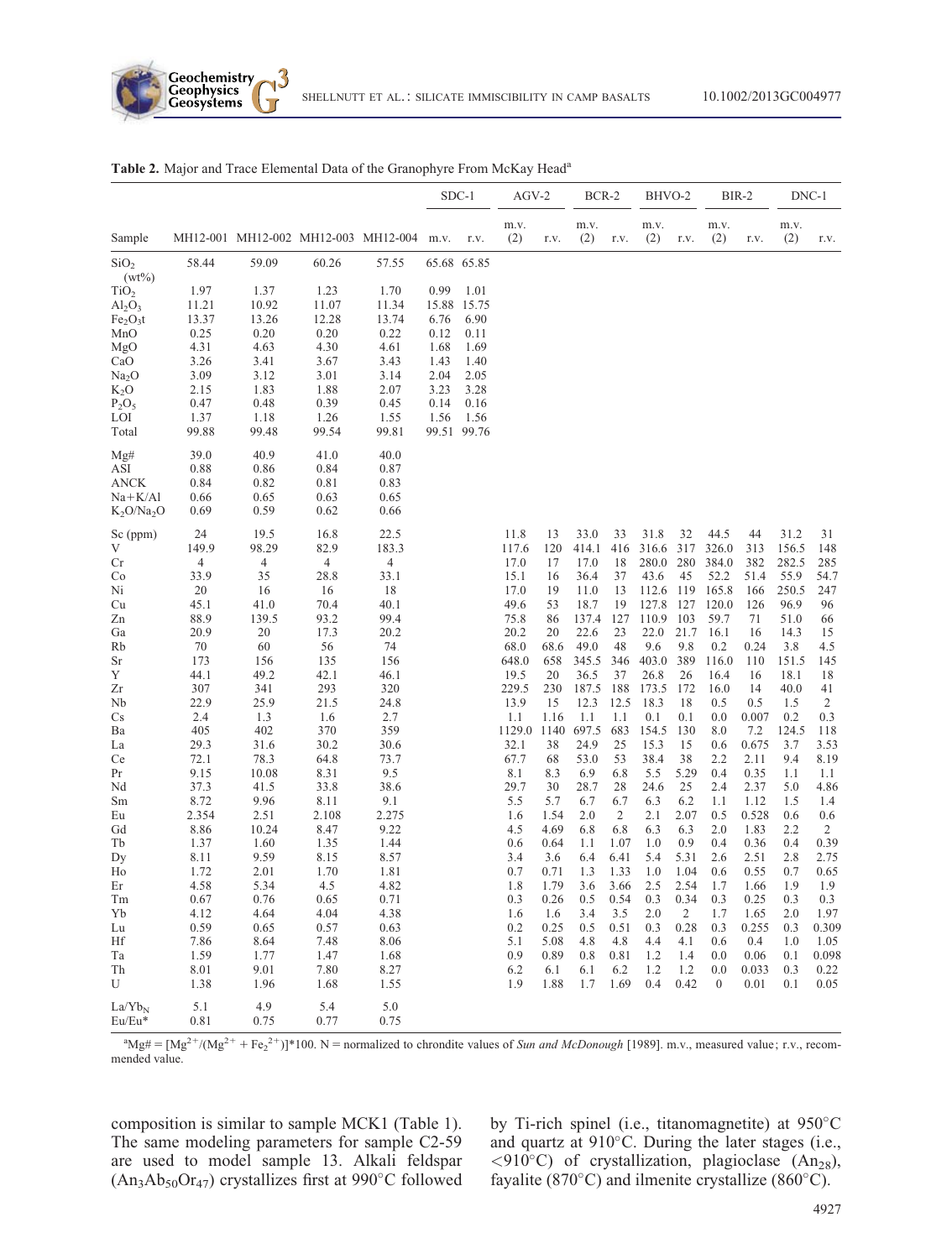Geochemistry<br>Geophysics<br>Geosystems



Figure 2. Harker diagrams showing the chemical variation of the granophyres, mesostasis, mafic pegamatites, and basalts. The dashed line represents a best-fit mixing line between the siliceous mesostasis and the mafic pegmatites. The solid arrow is the MELTS modeling line from the basalt (MCK1) to the mafic pegmatite. The red field is the range of Si-rich immiscible liquids from Philpotts [1982] whereas the blue field is the range if Si-rich immiscible liquids from Charlier and Grove [2012]. Additional data of the granophyres bands, pegmatites, and basalts are from Geenough and Dostal [1992a]. All data including MELTS models are plotted as anhydrous.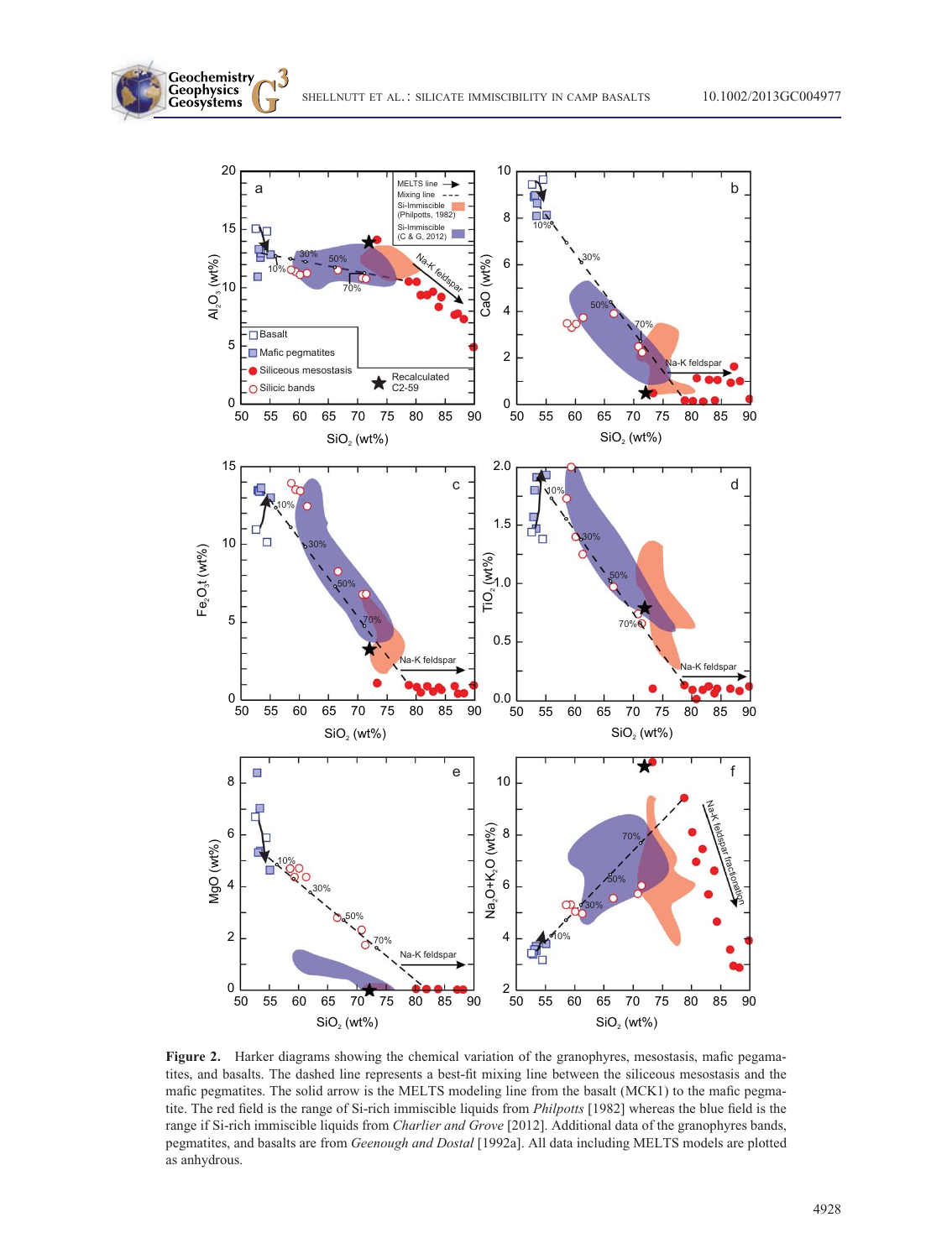## 6. Discussion

Geochemistry **Geophysics Geosystems** 

## 6.1. Magmatic Conditions for Silicate-Liquid Immiscibility at McKay Head

[21] The magmatic conditions for two silicateliquid immiscibility include the following criteria: (1) ideally low pressure ( $\sim$ 0.3 kbar) so that plagioclase dominates early crystallization to enrich the residual liquid in iron, (2) temperatures between  $1000^{\circ}$ C and  $1285^{\circ}$ C although there are few experimental constraints at  $>1200^{\circ}$ C [*Philpotts*, 1972, 1978; Hess et al., 1975; Visser and van Groos, 1979; Philpotts and Doyle, 1980; Hurai et al., 1998; Charlier and Grove, 2012], and (3) a relatively dry, bulk magmatic system which ideally but not necessarily is enriched in  $TiO<sub>2</sub>$ ,  $P<sub>2</sub>O<sub>5</sub>$ , and alkalis [Yoder, 1973; Freestone, 1978; Philpotts, 1979, 1982; Charlier and Grove, 2012].

[22] The magmatic conditions of the basaltic rocks at McKay Head indicate that they were suitable for immiscibility. First, the reported maximum surface thickness of the North Mountain basalt is  $\sim$ 400 m which thins to  $\sim$ 275 m near McKay Head. The fact that the basalts at McKay Head erupted means the depth of emplacement and crystallization was at or very near atmospheric pressure. Second, the paucity of hydrous minerals such as amphibole or mica in the North Mountain basalts and the presence of quartz and alkali (sanidine) feldspar in the granophyres suggests magmatic water content was probably similar to typical continental tholeiitic (i.e.,  $H_2O = 0.4$  wt% to  $0.6 \text{ wt\%}$ ) magmas during eruption [Danyushevsky, 2001]. However, recent experimental work suggests water may play a role in stabilizing the liquid-phase separation in some water-rich silicate magma systems at 200 MPa [Lester et al., 2013]. The estimated eruption temperature for crystal free lava equal to the basalts at McKay Head calculated using pHMELTS is no higher than  $1170^{\circ}$ C, assuming bulk water content of 0.5 wt%. The calculated crystal-free temperature is above the temperature required for immiscibility at anhydrous and low pressures conditions but there is insufficient experimental work to rule out the possibility that silicate immiscibility cannot occur at higher temperatures [*Charlier and Grove*, 2012].

[23] Parental magmas do not "unmix" immediately upon eruption but rather they undergo an early stage of crystallization or crystal fractionation which drives the residual liquid composition toward conditions of immiscibility [Freestone, 1978]. There is evidence for early fractional crystallization

within the McKay Head flow. Figure 2 shows Harker diagrams of the basalts, pegmatites, silicic bands and mesostases. The Harker diagrams clearly show that  $Fe<sub>2</sub>O<sub>3</sub>$ , TiO<sub>2</sub>, and P<sub>2</sub>O<sub>5</sub> increase whereas  $Al_2O_3$ , MgO, and CaO decrease with increasing  $SiO<sub>2</sub>$ . The alkalis (i.e., Na<sub>2</sub>O and K<sub>2</sub>O) increase modestly with increasing  $SiO<sub>2</sub>$ . MELTS modeling using the basalt composition from McKay Head (i.e., sample MCK1 from Greenough and Dostal [1992a]) confirms that fractionation of clinopyroxene and plagioclase  $(An_{72-65})$  occurred before liquid compositions reached that of the pegmatites. Plagioclase compositions reported by Dostal and Greenough [1992] from the North Mountain basalt are very similar to the modeled crystal compositions (i.e.,  $An_{72}$ ). The fact that plagioclase fractionated relatively early in the system suggests that water content was not particularly high because water suppresses the crystallization of plagioclase in favor of mafic silicate minerals [Sisson and Grove, 1993; Botcharnikov et al., 2008]. When the residual liquid composition of the MELTS model reaches that of the pegmatite (i.e.,  $\sim$ 30% solid, 70% liquid), the temperature is still relatively high at  $1150-1140^{\circ}$ C but perhaps most importantly the remaining liquid is relatively enriched in Fe, Ti, P, and alkalis (Figures 2 and 3).

[24] Experiments show that the field of immiscibility will expand with increasing oxygen fugacity [Philpotts and Doyle, 1983; Naslund, 1983; Vicenzi et al., 1994]. The relative oxidation state of a magma will govern the timing of crystallization and composition of Fe-Ti oxides within the system [Buddington and Lindsley, 1964; Toplis and Carroll, 1995]. If the relative oxidation state of a mafic magma is higher (e.g., NNO buffer) during the early stages of crystallization then magnetite or titanomagnetite will crystallize early and prevent subsequent Fe-Ti-P enrichment and therefore diminishes the likelihood that immiscibility would occur. We estimated the relative oxidation state of the pegmatite and the granophyric layers using magnetite-ilmenite pairs [Anderson et al., 1993]. Ilmenite and magnetite compositions from the pegmatite reported by Greenough and Dostal [1992b] indicate that they crystallized near the FMQ buffer (i.e.,  $\Delta$ FMQ + 0.8). In comparison the ilmenite and magnetite pairs within sample MH12-002 have the largest range from  $\Delta$ FMQ  $-0.4$  to  $+1.7$ . Additionally, the calculated  $fO<sub>2</sub>$  for the basalts at McKay Head using the method of Kress and Carmichael [1991], assuming temperatures of  $1150^{\circ}$ C at surface pressure, gave values at the FMQ buffer. The results suggest that the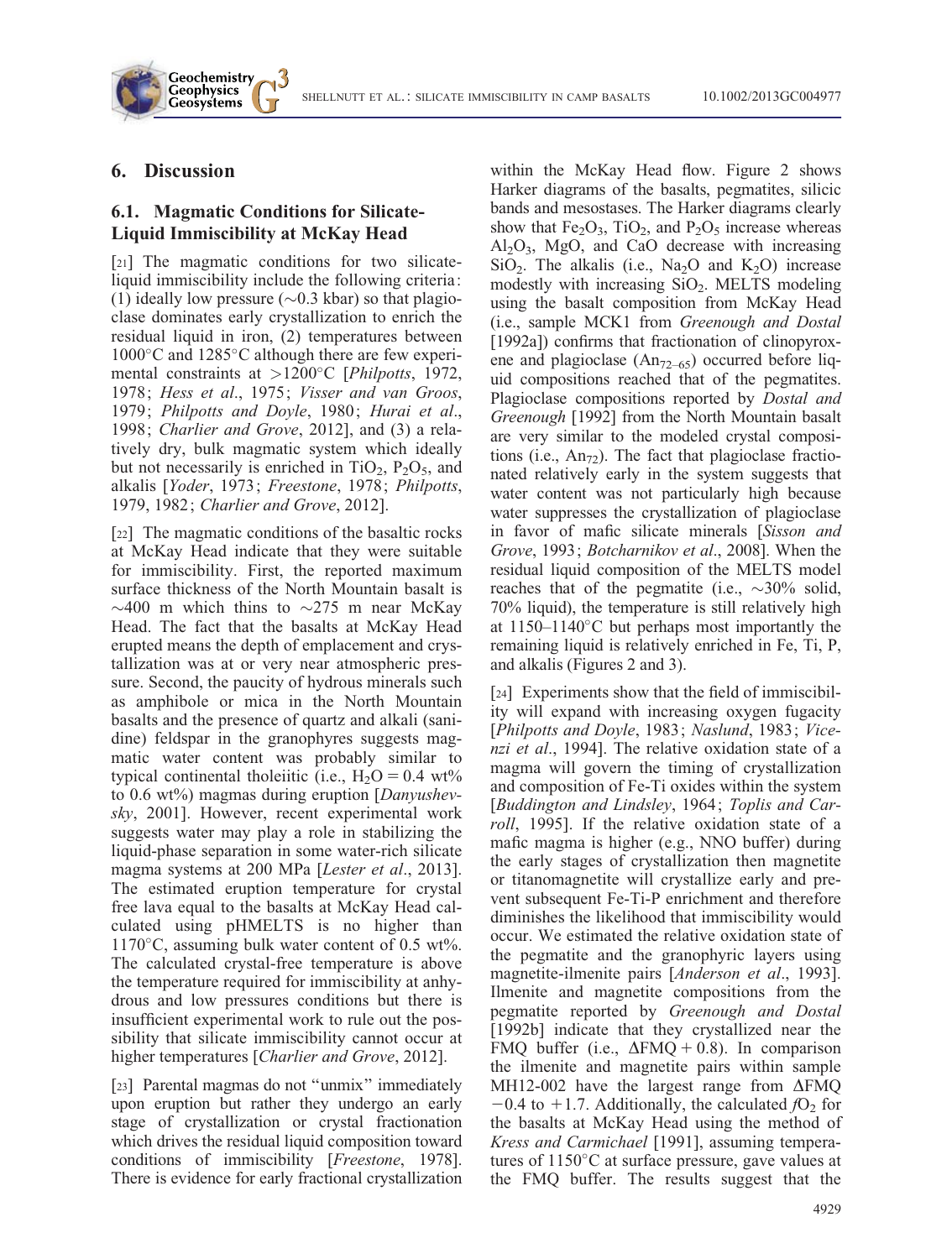

Geochemistry **Geophysics Geosystems** 

Figure 3. (a)  $TiO<sub>2</sub>$  wt% versus Fe<sub>2</sub>O<sub>3</sub>t wt% and (b) P<sub>2</sub>O<sub>5</sub> wt% versus CaO wt% of the rocks and mesostasis from McKay Head. The dashed line represents a best-fit mixing line between the siliceous mesostasis and the mafic pegmatites. The solid arrow is the MELTS modeling line from the basalt (MCK1) to the mafic pegmatite. The red field is the range of Si-rich immiscible liquids from *Philpotts* [1982] whereas the blue field is the range if Si-rich immiscible liquids from Charlier and Grove [2012]. Additional data of the silicic bands, pegmatites, and basalts are from Geenough and Dostal [1992a]. All data including MELTS models are plotted as anhydrous.

relative oxidation state of the parental magma was not extremely oxidizing as it is within the range (i.e., FMQ  $\pm$  2) of the mantle but it is interesting that it appears to have increased from  $\triangle FMO$ 

 $+0.8$  in the pegmatite to  $\Delta$ FMQ  $+1.7$  in the granophyric layers which is more favorable for two silicate-liquid immiscibility [Arculus, 1985; Kasting et al., 1993; Frost and McCammon, 2008]. Therefore, we conclude that the magmatic conditions at McKay Head were suitable for silicateliquid immiscibility to occur.

SHELLNUTT ET AL.: SILICATE IMMISCIBILITY IN CAMP BASALTS 10.1002/2013GC004977

#### 6.2. Origin of the Granophyric Layers

[25] The granophyres are composed of two distinct components, minerals and siliceous mesostasis. It is highly unlikely that that the granophyres represent a distinct magma or postmagmatic feature largely due to their location within the basalt flow and the fact that the Sr and Nd isotopes (i.e.,  $\varepsilon N d_{(T)} = -1.5$ to  $-1.7$ ; I<sub>Sr</sub> = 0.70613 to 0.70627) overlap completely with the North Mountain basalts and CAMP basalts [Jones and Mossman, 1988; Greenough and Dostal, 1992b; Pe-Piper et al., 1992; Dostal and Durning, 1998; Murphy et al., 2011]. The major issue is whether the minerals and mesostases are from one silicate liquid or two.

[26] Previous studies by Greenough and Dostal [1992b] and *Kontak and Dostal* [2010] suggested that the granophyric rocks formed by fractional crystallization and subsequent filter pressing to concentrate a residual silicic liquid to form the layers and pipes observed in the upper flow. The fractional-filtering interpretation is consistent with the bulk compositions of the granophyres because Si-rich silicate-liquid immiscible compositions reported by Philpotts [1982] and Charlier and Grove [2012] are extremely depleted in MgO (Figure 2). The granophyres have between  $1.7 \text{ wt\%}$ and 5.0 wt% MgO whereas siliceous immiscible liquid compositions have very low MgO (i.e.,  $\langle 1.4 \text{ wt\%} \rangle$ . The highest reported MgO content by Charlier and Grove [2012] is 1.4 wt% in a sample (i.e., SI-13) with 60.4 wt%  $SiO<sub>2</sub>$ . The contradiction in MgO content implies that the bulk rock composition of the granophyric layers cannot represent an immiscible silicate liquid unto itself. However, the composition of the granoiphyres fall between the mafic pegmatites reported at McKay Head and the mesostases indicating a mixing relationship. The best fit mixing line shown in Figures 2 and 3 indicates that the granophyres represent between 10–70% silicic mesostasis and 90–30% minerals (i.e., augite, ferroaugite, stilpnomelane, apatite, plagioclase, ilmenite, magnetite, quartz, and alkali feldspar).

[27] The silicic mesostases analyzed in this paper bear some resemblance (i.e., Ca, Na, K) to reported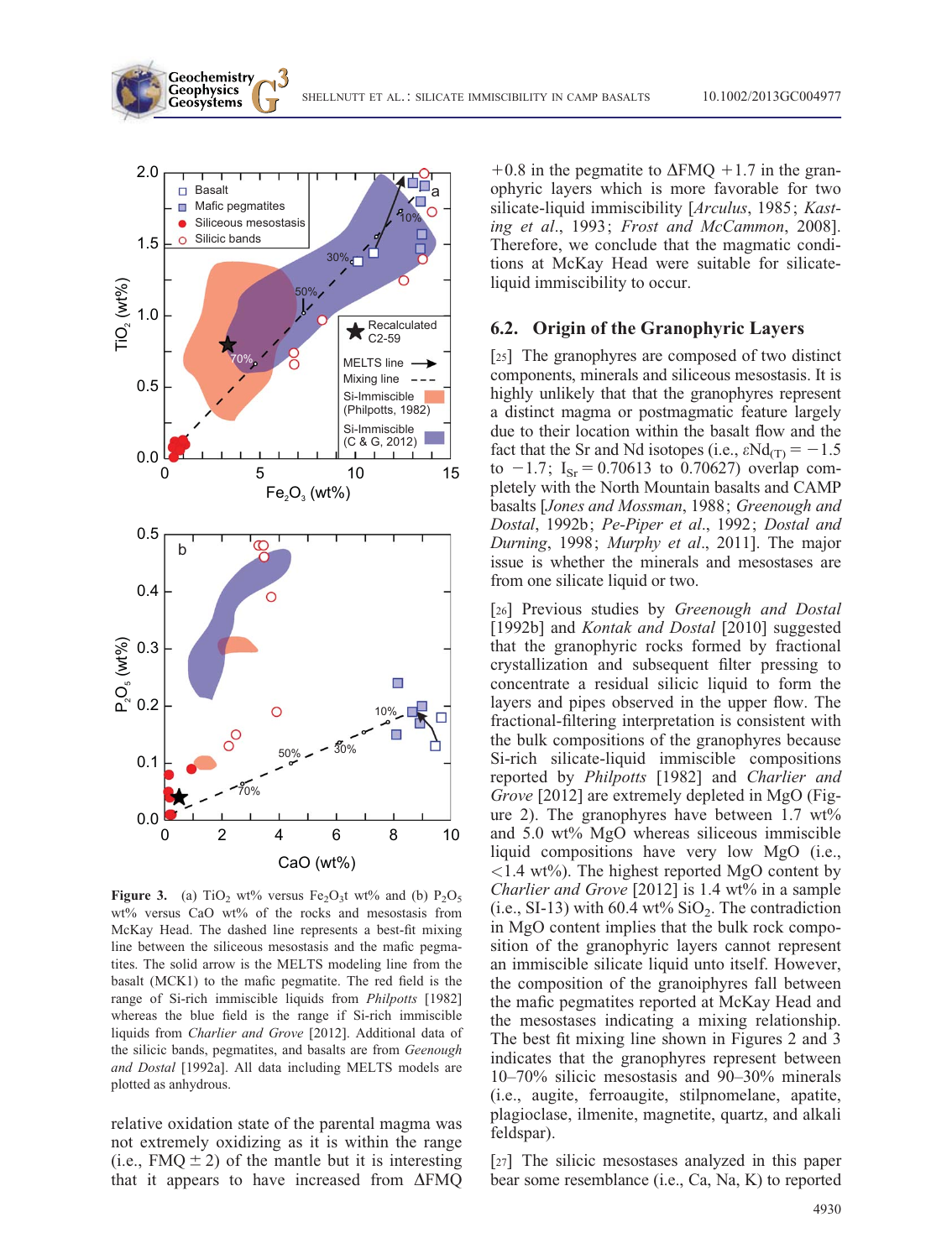immiscible siliceous liquids but overall there are some differences (i.e., Ti, Fe). The mesostases tend to have high to very high Si (i.e.,  $>75$  wt%) and very low Fe (i.e.,  $Fe<sub>2</sub>O<sub>3</sub> < 2$  wt%) and Ti (i.e., TiO<sub>2</sub>  $\langle 0.2 \text{ wt\%} \rangle$  whereas the Si-rich immiscible compositions reported by *Philpotts* [1982] and *Charlier* and Grove [2012] tend to have lower Si (i.e.,  $SiO<sub>2</sub>$  $\langle 75 \text{ wt.}\% \rangle$  and higher Fe (i.e., Fe<sub>2</sub>O<sub>3</sub>  $>2 \text{ wt\%}$ ) and Ti (i.e., TiO<sub>2</sub>  $> 0.25$  wt%). Sample C2-59 has the lowest  $SiO<sub>2</sub>$  content and is most similar to the data reported by Philpotts [1982] but it is deficient in Fe and Ti. The compositional differences between the mesostases and the Si-rich composition may simply be due to crystallization of Fe-Ti oxide minerals, quartz and sanidine. Therefore, it is possible that the silicic mesostasis represent Si-rich immiscible liquids that originally formed at lower  $SiO<sub>2</sub>$  contents (i.e.,  $SiO_2 \approx 70$  wt%) and subsequently crystallized other minerals, such as alkali feldspar. The effects of alkali feldspar crystallization on the mesostases are seen in Figure 2. If we assume the Fe and Ti contents of C2-59 were higher or at least equal to sample 13 in Table 1 and back calculate the composition then the original liquid falls close to the immiscibility field (Figures 2 and 3).

Geochemistry **Geophysics Geosystems** 

[28] If the immiscible silicic liquid equals a composition similar to sample C2-59, the first mineral to crystallize, based on MELTS models, would be sanidine  $(An_1Ab_{47}Or_{52})$  at 1070°C followed by quartz at  $930^{\circ}$ C and titanomagnetite at  $910^{\circ}$ C. In comparison, if the silicic immiscible composition 13 (Table 1) from Philpotts [1982] is used, the first mineral to crystallize is sanidine  $(An_3Ab_{50}Or_{47})$  at 990 $\degree$ C followed by titanomagnetite at 950 $\degree$ C and quartz at  $910^{\circ}$ C. The fact that quartz and morepotassic alkali feldspar  $(An<sub>1</sub>Ab<sub>33</sub>Or<sub>66</sub>)$  are found in contact with the silicic mesostasis in the granophyre suggests that they may have crystallized from a liquid similar to the original mesostasis liquid which has further differentiated to even higher silica values (i.e.,  $>80$  wt%) after its initial formation. The observed alkali feldspar compositions overlap completely with the modeled compositions thereby corroborating the MELTS models. In addition, minerals analyzed in the granophyre, such as plagioclase and ferroaugite, would not crystallize from a magma equal to a Si-rich immiscible liquid. In other words, there would be no plagioclase or ferroaugite thus some of the silicic  $(i.e., lower SiO<sub>2</sub> analysis) mesostases are probably$ closer to actual immiscible silicic liquids whereas other mesostases (i.e.,  $SiO<sub>2</sub> > 75$  wt%) represent evolved immiscible silicic compositions after crystallization of alkali feldspar and quartz.

[29] The presence of ferrorichterite and stilpnomelane within the granophyre may be supportive of silicate-liquid immiscible separation. Stilpnomelane is commonly found within metamorphosed banded iron formations but not basaltic rocks [Miyano and Klein, 1989]. It is very likely that the stilpnomelane formed when the residual basalt liquid was becoming Fe-rich. Iron-rich immiscible silicate-liquids are relatively depleted in Al (i.e., 3.1 wt% in sample 13 from Philpotts [1982]) and will require a host mineral thus stilpnomelane and possibly ferroaugite may be indicator minerals for the formation of Fe-rich immiscible silicateliquids. In contrast ferrorichterite is a common mineral within metaluminous to peralkaline silicic rocks and probably crystallized from the Si-rich immiscible liquid [Shellnutt and Iizuka, 2011].

#### 6.3. Model of Formation

[30] The mesostases appear to result from silicateliquid immiscibility. The estimates for the magmatic conditions (i.e., pressure, temperature, relative oxidation state) and the bulk composition of the mesostases (i.e., sample C2-59) are consistent with petrological modeling of silicate-liquid immiscibility [Philpotts, 1982; Charlier and Grove, 2012]. We propose a fractionationimmiscible model to explain the features observed within the basalt pile at McKay Head.

[31] Basalt equal or similar to the composition MCK1 erupted (Figure 4a) and began to crystallize augite and plagioclase  $(An_{72})$  (Figure 4b). The relative  $\times$ O<sub>2</sub> condition was at or near the FMQ buffer and the eruptive temperature was  $\leq 1150^{\circ}$ C. After augite and plagioclase crystallize (i.e.,  $\sim$ 30%), the residual liquid (i.e.,  $\sim$ 70%) composition is relatively enriched in Fe-Ti-P and meets the conditions suitable for silicate-liquid immiscibility (Figure 4b). The Fe-rich immiscible liquid endmember, although not observed in this study, forms and crystallizes ferroaugite, plagioclase, stilpnomelane, and Fe-Ti oxide minerals whereas the Si-rich immiscible end-member has a bulk composition similar to mesostasis sample C2-59 but with a higher bulk  $Fe<sub>2</sub>O<sub>3</sub>$ t and TiO<sub>2</sub> composition before subsequent crystallization of sanidine, Fe-Ti oxide minerals and quartz  $\pm$  ferrorichterite (Figure 4c). The Fe-rich immiscible end-member is not observed because it is intermingled with parts of the mafic pegmatite and it appears Fe-rich mesostasis were not preserved. The granophyric layers are therefore mixtures of immiscible siliceous liquid and minerals derived from previous crystallization and postimmiscible separation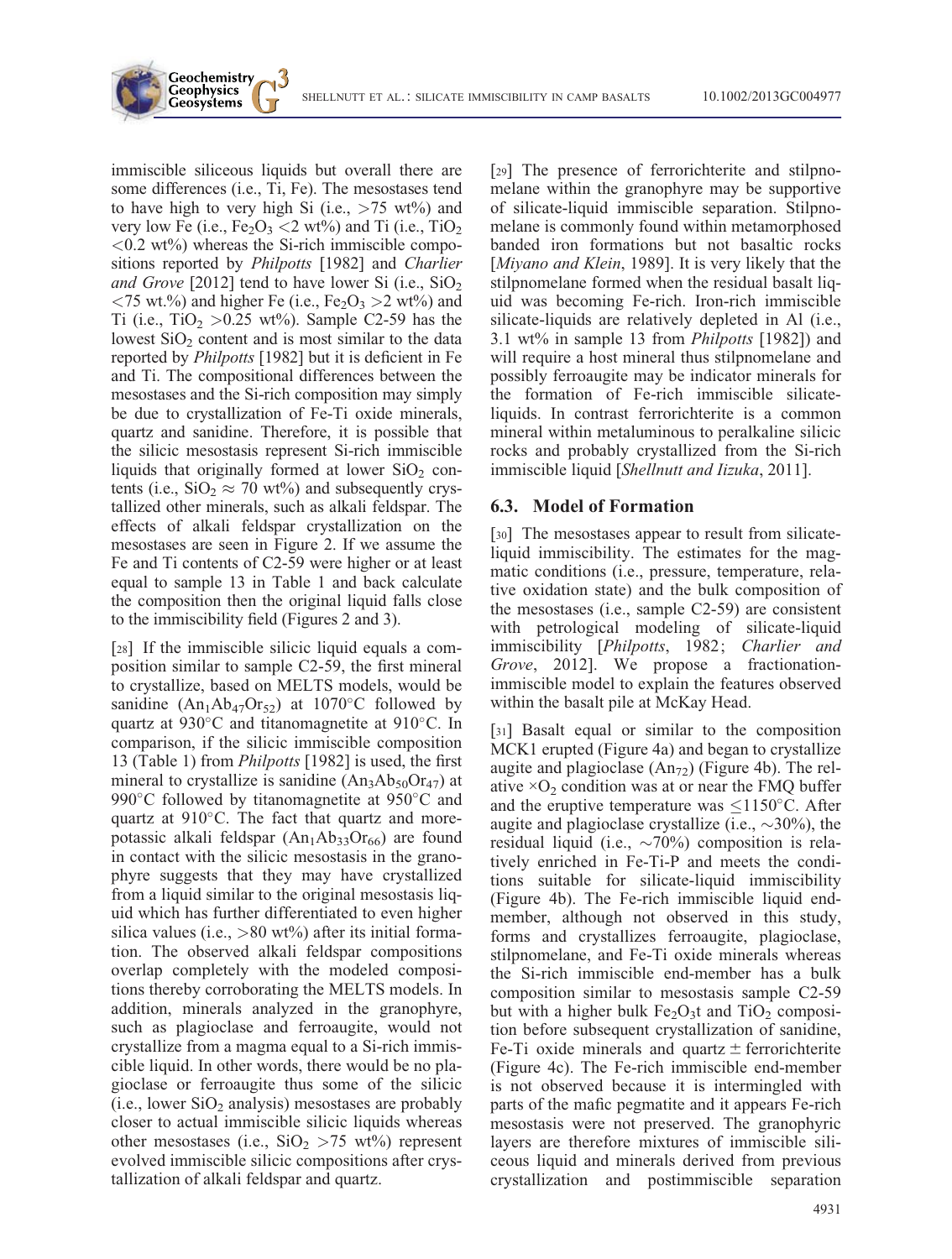

Geochemistry **Geophysics Geosystems** 

Figure 4. Conceptual model of silicate-liquid immiscibility within the basalts from McKay Head. (a) A basaltic liquid erupts and (b) begins to crystallize clinopyroxene and plagioclase. After sufficient crystallization (i.e.,  $\sim$ 30%) the residual liquid becomes Fe-Ti-P-rich and separates into two silicate liquids. (b) The two liquids then start to crystallize within their respective domains. (c) The Fe-rich silicate-liquid crystallizes ferroaugite, Fe-Ti oxides, and stilpnomalene whereas the Si-rich liquid crystallizes alkali feldspar, quartz, and Fe-Ti oxides  $\pm$  ferrorichterite.

crystallization. In some cases the granophyre layers may be up to 70% immiscible silicic material. The separation of the two silicate-liquids occurs within a small framework that was  $<$ 10 cm thick and can represent 10–50% of an individual pegmatite layer. We conservatively estimate that the total volume of silicic material derived by immiscibility at McKay Head to be in the range of  $300-400$  m<sup>3</sup> assuming an average height of the granophyre layers (i.e., 8–9 layers) to be 0.04 m and using the dimensions of the outcrop, length of

 $\sim$ 100 m and width of  $\sim$ 10 m [*Greenough and* Dostal, 1992a, 1992b]. The total volume of immiscible liquids is a small fraction (i.e.,  $\sim$ 1%) of the entire exposure (i.e.,  $\sim$ 3.4  $\times$  10<sup>4</sup> m<sup>3</sup>) at McKay Head however the identification of ''greater-thanmicron-scale'' evidence of silicate-liquid immiscibility suggests that, given a mechanism to concentrate the individual silicate-liquids, it may be a viable large-scale volcanic or plutonic process.

## 7. Conclusions

[32] The silicic mesostases within the basalt flows at McKay Head were formed by immiscible segregation from a parental magma which resembled continental flood basalt from the northern Central Atlantic Magmatic Province. The mafic pegmatite within the basaltic flows is composed of crystals which formed prior to immiscibility. The early crystallization of augite and plagioclase from the parental magma drove the residual liquid composition toward higher Fe-Ti-P concentrations. The ''granophyric layers'' within the basalt flows are actually mixtures of minerals (i.e., ilmenite, magnetite, ferroaugite, plagioclase, stilpnomelane, apatite) from the Fe-rich immiscible liquid and minerals (i.e., sanidine, quartz, ferrorichterite) and silicic mesostasis from the Si-rich immiscible liquid. The identification of silicate immiscibility at observable scales greater than micron level suggests that it could be a common feature of some continental flood basalts. However, the viability of silicate-liquid immiscibility as a large-scale process (i.e., meter-scale) capable of forming bimodal mafic-felsic volcanic and plutonic suites needs to be constrained further.

#### Acknowledgments

[33] We would like to thank Ilya Veksler, Richard Naslund, an anonymous reviewer, and Cin-Ty Lee for the constructive comments which improved the manuscript. We are also very appreciative of the laboratory assistance by Kuo-Lung Wang at Academia Sinica and field assistance of Joan Shellnutt. This project was supported by NSC grant 100-2116-M-003- 006-MY2 to JGS. This study was partially supported by National Science Council of Taiwan (grant 101-2116-M-001- 011 to Y.I.). We thank Hui-Ho Hsieh, Fu-Lung Wang, Carol Chuang, and Cynthia Tsai for their help during sample preparation and analytical work.

## References

Anderson, D. J., D. H. Lindsley, and P. M. Davidson (1993), QUILF: A Pascal program to assess equilibria among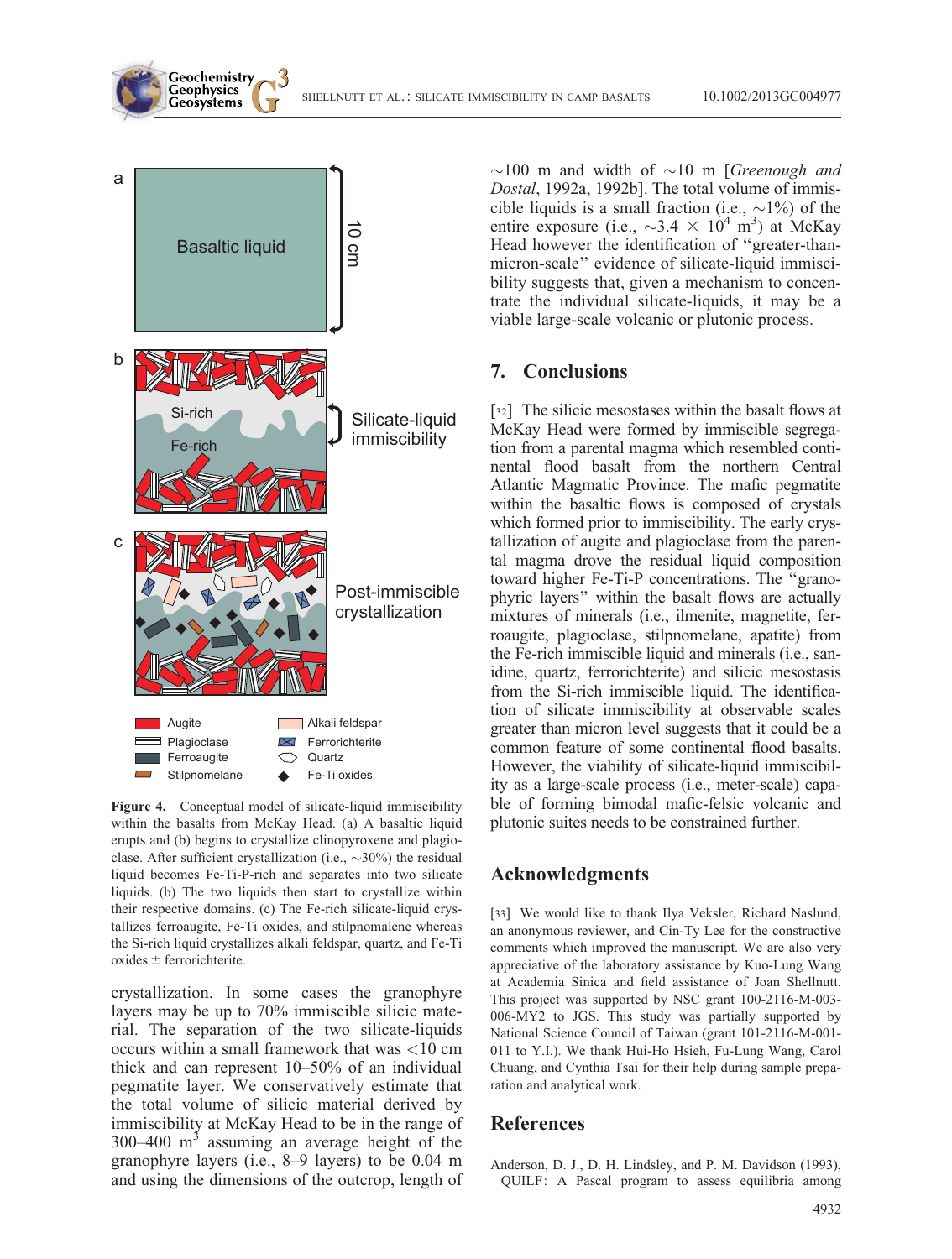Fe-Mg-Mn oxides, pyroxenes, olivine, and quartz, Comput. Geosci., 19, 1333–1350.

Geochemistry **Geophysics Geosystems** 

- Arculus, R. A. (1985), Oxidation status of the mantle: Past and present, Annu. Rev. Earth Planet. Sci., 13, 75–95.
- Botcharnikov, R. E., R. R. Almeev, J. Koepke, and F. Holtz (2008), Phase relations and liquid lines of descent in hydrous ferrobasalt—Implications for the Skaergaard intrusion and Columbia River basalts, J. Petrol., 49, 1687–1727.
- Bowen, N. L. (1916), Discussion of ''Magmatic differentiation in effusive rocks,'' Trans. AIME, 54, 455–457.
- Buddington, A. F., and D. H. Lindsley (1964), Iron-titanium oxide minerals and synthetic equivalents, J. Petrol., 5, 310–357.
- Charlier, B., O. Namur, M. J. Toplis, P. Schiano, N. Cluzel, M. D. Higgins, and J. Vander Auwera (2011), Large-scale silicate immiscibility during differentiation of tholeiitic basalt to granite and the origin of the Daly gap, Geology, 39, 907–910.
- Charlier, D., and T. L. Grove (2012), Experiments on liquid immiscibility along tholeiitic liquid lines of descent, Contrib. Mineral. Petrol., 164, 27–44.
- Danyushevsky, L. V. (2001), The effect of small amounts of H2O on crystallization of mid-ocean ridge and back-arc basin magmas, J. Volcanol. Geotherm. Res., 110, 265–280.
- Dixon, S., and M. J. Rutherford (1979), Plagiogranites as latestage immiscible liquids in ophiolite and mid-ocean ridge suites: An experimental study, Earth Planet. Sci. Lett., 45, 45–60.
- Dostal, J., and C. Dupuy (1984), Geochemistry of the North Mountain basalts (Nova Scotia, Canada), Chem. Geol., 45, 245–261.
- Dostal, J., and M. Durning (1998), Geochemical constraints on the origin and evolution of early Mesozoic dikes in Atlantic Canada, Eur. J. Min., 10, 79–93.
- Dostal, J., and J. D. Greenough (1992), Geochemistry and petrogenesis of the early Mesozoic North Mountain basalts of Nova Scotia, Canada, in Eastern North America Mesozoic Magmatism, vol. 268, edited by J. H. Puffer and P. C. Ragland, pp. 149–159, Geol. Soc. of Am., Boulder, Colorado.
- Duchesne, J. C. (1999), Fe-Ti deposits in Rogaland anorthosites (South Norway): Geochemical characteristics and problems of interpretation, Miner. Deposita, 34, 182–198.
- Dupuy, C., and J. Dostal (1984), Trace element geochemistry of some continental tholeiites, Earth Planet. Sci. Lett., 67, 61–69.
- Eby, G. N. (1980), Mount Johnson, Quebec—An example of silicate-liquid immiscibility?, Geology, 7, 491–494.
- Ferreira, V. P., A. N. Sial, and J. A. Whitney (1994), Large scale silicate liquid immiscibility: A possible example from northeastern Brazil, Lithos, 33, 285–302.
- Freestone, I. C. (1978), Liquid immiscibility in alkali-rich magmas, Chem. Geol., 23, 115–123.
- Frost, D. J., and C. A. McCammon (2008), The redox state of the Earth's mantle, Annu. Rev. Earth Planet. Sci., 36, 389– 420.
- Ghiorso, M. S., and R. O. Sack (1995), Chemical mass transfer in magmatic processes IV. A revised and internally consistent thermodynamic model for the interpolation and extrapolation of liquid-solid equilibria in magmatic systems at elevated temperatures and pressures, Contrib. Mineral. Petrol., 119, 197–212.
- Greenough, J. D., and J. Dostal (1992a), Layered rhyolite bands in a thick North Mountain basalt flow: The products of silicate liquid immiscibility, Mineral. Mag., 56, 309–318.
- Greenough, J. D., and J. Dostal (1992b), Cooling history and differentiation of a thick North Mountain basalt flow (Nova Scotia, Canada), Bull. Volcanol., 55, 63–73.
- Greenough, J. D., and V. S. Papezik (1987), Note on the petrology of North Mountain basalt from the wildcat oil well Mobil Gulf Chinampas N-37, Bay of Fundy, Canada, Can. J. Earth Sci., 24, 1255–1260.
- Hess, P. C., M. J. Rutherford, R. N. Guillemette, F. J. Ryerson, and H. A. Tuchfeld (1975), Residual products of fractional crystallization of lunar magmas: An experimental study, Lunar Science Conference, 6th, Houston, Tex., March 17–21, 1975, Proceedings. Volume 1. (A78-46603 21-91) New York, Pergamon Press, Inc., 1975, p. 895-909.
- Hodych, J. P., and G. R. Dunning (1992), Did the Manicouagan impact trigger end-of-Triassic mass extinction?, Geology, 20, 51–54.
- Hurai, V., K. Simon, U. Wiechert, J. Hoefs, P. Koneny, M. Huraiova, J. Pironon, and J. Lipka (1998), Immiscible separation of metalliferous Fe/Ti-oxide melts from fractionating alkali basalt:  $P-T-f_{O2}$  conditions and two liquid elemental partitioning, Contrib. Mineral. Petrol., 133, 12–29.
- Jahn, B.-M. (2004), The central Asian orogenic belt and growth of the continental crust in the Phanerozoic, in Aspects of the Tectonic Evolution of China, vol. 226, edited by J. Malpas et al., pp. 73–100, Geol. Soc. London Spec. Publ.
- Jakobsen, J. K., I. V. Veksler, C. Tegner, and C. K. Brooks (2005), Immiscible iron- and silica-rich melts in basalt Petrogenesis documented in the Skaergaard intrusion, Geology, 33, 885–888.
- Jones, L. M., and D. J. Mossman (1988), The isotopic composition of strontium and the source of the Early Jurassic North Mountain basalts, Nova Scotia, Can. J. Earth Sci., 25, 942–944.
- Jourdan, F., A. Marzoli, H. Bertrand, S. Cirilli, L. H. Tanner, D. J. Kontak, G. McHone, P. R. Renne, and G. Bellieni  $(2009)$ ,  ${}^{40}Ar^{39}Ar$  ages of CAMP in North America: Implications for the Triassic–Jurassic boundary and the 40K decay constant bias, Lithos, 110, 167–180.
- Kasting, J. F., D. H. Eggler, and S. P. Raeburn (1993), Mantle redox evolution and the oxidation state of the Archean atmosphere, J. Geol., 101, 245–257.
- Kolker, A. (1982), Mineralogy and geochemistry of Fe-Ti oxide and apatite (nelsonite) deposits and evaluation of the liquid immiscibility hypothesis, Econ. Geol., 77, 1146– 1158.
- Kontak, D. J. (2008), On the edge of CAMP: Geology and volcanology of the Jurassic North Mountain basalt, Nova Scotia, Lithos, 101, 39–66.
- Kontak, D. J., and D. A. Archibald (2003),  ${}^{40}Ar/{}^{39}Ar$  age dating of the Jurassic North Mountain Basalt, southern Nova Scotia, Atl. Geol., 39, 47–54.
- Kontak, D. J., and J. Dostal (2010), The late-stage crystallization history of the Jurassic North Mountain basalt, Nova Scotia, Canada. II. Nature and origin of segregation pipes, Can. Mineral., 48, 1533–1568.
- Kontak, D. J., M. Y. De Wolfe-De Young, and J. Dostal (2002), Late stage crystallization history of the Jurassic North Mountain basalt, Nova Scotia, Canada. I. Textural and chemical evidence for pervasive development of silicate-liquid immiscibility, Can. Mineral., 40, 1287-1311.
- Kontak, D. J., J. Dostal, and J. D. Greenough (2005), Geology and Volcanology of the Jurassic North Mountain Basalt, Southern Nova Scotia, Geol. Assoc. of Canada-Mineral.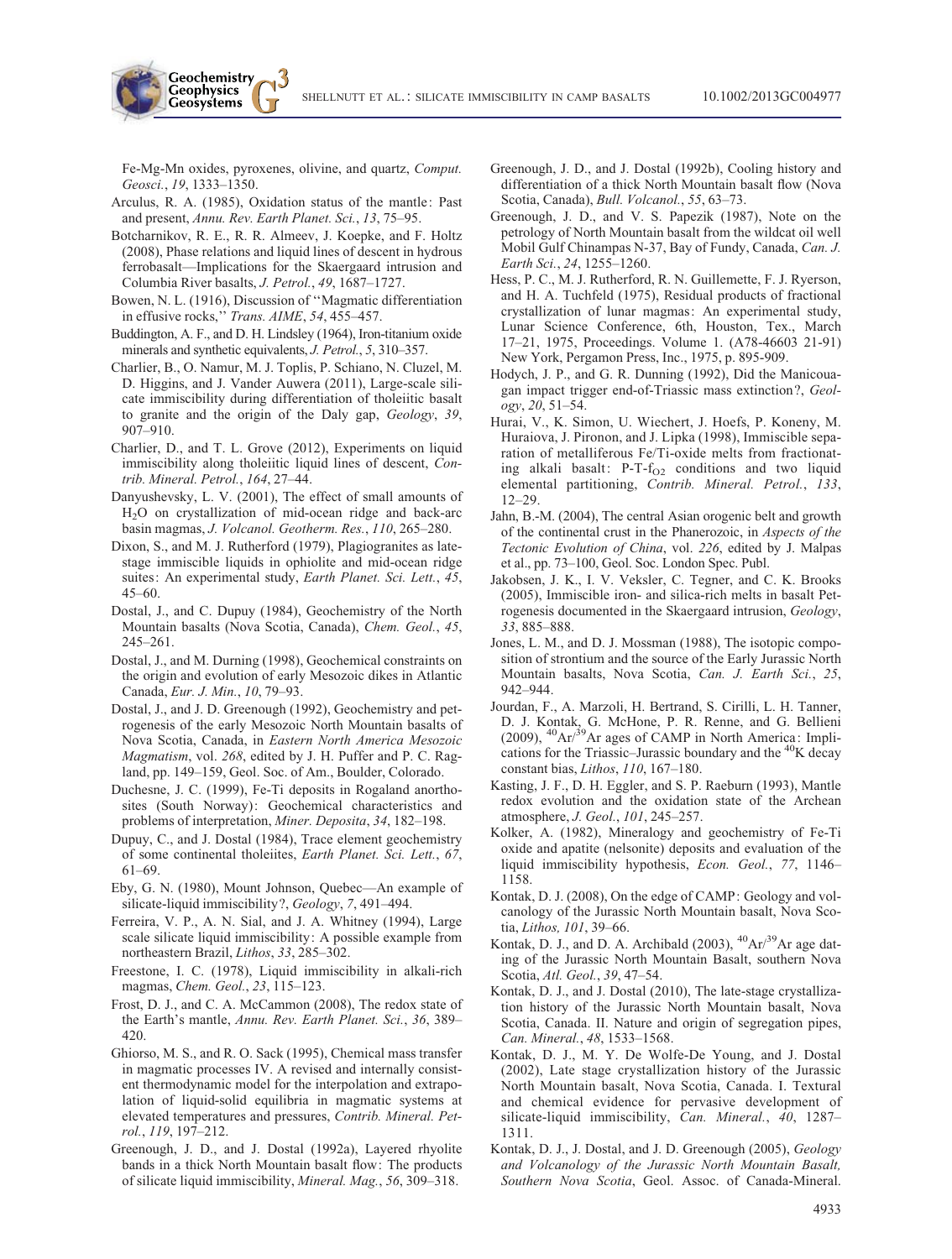Assoc. of Canada Annu. Meet., Field Trip B3, 131 pp., Atlantic Geoscience Society, Wolfville, Nova Scotia.

Geochemistry **Geophysics Geosystems** 

- Kress, V. C., and I. S. E. Carmichael (1991), The compressibility of silicate liquids containing  $Fe<sub>2</sub>O<sub>3</sub>$  and the effect of composition, temperature, oxygen fugacity and pressure on their redox states, Contrib. Mineral. Petrol., 108, 82–92.
- Lester, G. W., A. H. Clark, Kyser, T. K., and H. R. Naslund (2013), Experimental on liquid immiscibility in silicate melts with  $H_2O$ , P, S, F and Cl: Implications for natural magmas. Contrib. Mineral. Petrol., 166, 329–349.
- McBirney, A. R. (1975), Differentiation of the Skaergaard Intrusion, Nature, 253, 691–694.
- McHone, J. G., D. L. Anderson, E. K. Beutel, and Y. A. Fialko (2005), Giant dikes, rifts, flood basalts, and plate tectonics: A contention of mantle models, in Plates, Plumes, and Paradigms, vol. 388, edited by G. R. Foulger et al., pp. 401–420, Geol. Soc. of Am., Boulder, Colorado
- Miyano, T., and C. Klein (1989), Phase equilibria in the system  $K_2O$ -FeO-MgO-Al<sub>2</sub>O<sub>3</sub>-SiO<sub>2</sub>-H<sub>2</sub>O-CO<sub>2</sub> and the stability limit of stilpnomelane in metamorphosed Precambrian ironformations, Contrib. Mineral. Petrol., 102, 478–491.
- Murphy, J. B., and J. Dostal (2007), Continental mafic magmatism of different ages in the same terrane: Constraints on the evolution of an enriched mantle source, Geology, 35, 335–338.
- Murphy, J. B., J. Dostal, G. Gutierrez-Alonso, and J. D. Keppie (2011), Early Jurassic magmatism on the northern margin of CAMP: Derivation from a Proterozoic subcontinental lithospheric mantle, Lithos, 123, 158–164.
- Namur, O., B. Charlier, M. J. Toplis, M. D. Higgins, V. Hounsell, J.-P. Liegeois, and J. Vander Auwera (2011), Differentiation of tholeiitic basalt to A-type granite in the Sept Iles layered intrusion, Canada, J. Petrol., 52, 487–539.
- Naslund, H. R. (1983), The effect of oxygen fugacity on liquid immiscibility in iron-bearing silicate melts, Am. J. Sci., 283, 1034–1059.
- Olsen, P. E. (1997), Stratigraphic record of the early Mesozoic breakup of Pangea in the Laurasia–Gondwana rift system, Annu. Rev. Earth Planet. Sci., 25, 337–401.
- Olsen, P. E., N. H. Shubin, and M. H. Anders (1987), New early Jurassic tetrapod assemblages constrain Triassic-Jurassic tetrapod extinction event, Science, 237, 1025–1029.
- Olsen, P. E., R. W. Schlische, and M. S. Fedosh (1998), 580 ka duration of the Early Jurassic flood basalt event in eastern North America estimated using Milankovitch cyclostratigraphy, in The Continental Jurassic, Mus. of North Ariz. Bull. 60, edited by M. Morales, pp. 11–22, Flagstaff, Arizona.
- Papezik, V. S., J. D. Greenough, J. A. Colwell, and T. J. Mallinson (1988), North Mountain basalt from Digby, Nova Scotia: Models for a fissure eruption from stratigraphy and petrochemistry, Can. J. Earth Sci., 24, 74–83.
- Pe-Piper, G., L. F. Jansa, and R. S. Lambert (1992), Early Mesozoic magmatism on the eastern Canadian margin: Petrogenetic and tectonic significance, in Eastern North America Mesozoic Magmatism, vol. 268, edited by J. H. Puffer and P. C. Ragland, pp. 13–36, Geol. Soc. of Am., Boulder, Colorado.
- Philpotts, A. R. (1967), Origin of certain iron-titanium oxide and apatite rocks, Econ. Geol., 62, 303–315.
- Philpotts, A. R. (1972), Density, surface tension and viscosity of the immiscible phase in a basic, alkaline magma, Lithos, 5, 1–18.
- Philpotts, A. R. (1976), Silicate liquid immiscibility: Its probable extent and petrogenetic significance, Am. J. Sci., 276, 1147–1177.
- Philpotts, A. R. (1978), Textural evidence for liquid immiscibility in tholeiites, Mineral. Mag., 42, 417–425.
- Philpotts, A. R. (1979), Silicate liquid immiscibility in tholeiitic basalts, J. Petrol., 20, 99–118.
- Philpotts, A. R. (1982), Compositions of immiscible liquids in volcanic rocks, Contrib. Mineral. Petrol., 80, 201–218.
- Philpotts, A. R., and C. D. Doyle (1980), Immiscibility in tholeiites: a discussion, Mineral. Mag., 43, 939–940.
- Philpotts, A. R., and C. D. Doyle (1983), Effect of magma oxidation state on the extent of silicate immiscibility in a tholeiitic basalt, Am. J. Sci., 283, 967–986.
- Powers, S. (1916), The Acadian Triassic, J. Geol., 24, 1–26.
- Powers, S., and A. C. Lane (1916), Magmatic differentiation in effusive rocks, Trans. AIME, 54, 442–455.
- Roedder, E. (1951), Low temperature liquid immiscibility in the system K<sub>2</sub>O-FeO-Al<sub>2</sub>O<sub>3</sub>-SiO<sub>2</sub>, Am. Mineral., 36, 282–286.
- Roedder, E. (1978), Silicate liquid immiscibility in magmas and in the system  $K_2O$ -FeO-Al<sub>2</sub>O<sub>3</sub>-SiO<sub>2</sub>: An example of serendipity, Geochim. Cosmochim. Acta, 42, 1597–1617.
- Roedder, E. (1979), Silicate liquid immiscibility in magmas, in The Evolution of the Igneous Rocks Fiftieth Anniversary Perspectives, edited by H. S. Yoder Jr., pp. 15–57, Princeton Univ. Press, Princeton, New Jersey.
- Roedder, E., and P. W. Weiblen (1970), Silicate liquid immiscibility in lunar magmas, evidenced by melt inclusions in lunar rocks, Science, 167, 641–643.
- Ryerson, F. J., and P. C. Hess (1978), Implications of liquidliquid distribution coefficients to mineral-liquid partitioning, Geochim. Cosmochim. Acta, 42, 921–932.
- Shellnutt, J. G., and Y. Iizuka (2011), Mineralogy from three peralkaline granitic plutons of the Late Permian Emeishan large igneous province (SW China): Evidence for contrasting magmatic conditions of A-type granitoids, Eur. J. Mineral., 23, 45–61.
- Shellnutt, J. G., K.-L. Wang, G. F. Zellmer, Y. Iizuka, B.-M. Jahn, K.-N. Pang, L. Qi, and M.-F. Zhou (2011), Three Fe-Ti oxide ore-bearing gabbro-granitoid complexes in the Panxi region of the Emeishan large igneous province, SW China, Am. J. Sci., 311, 773–812.
- Sisson, T. W. and T. L. Grove (1993), Experimental investigations of the role of  $H_2O$  in calc-alkaline differentiation and subduction zone magmatism, Contrib. Mineral. Petrol., 113, 143–166.
- Smith, P. M., and P. D. Asimow (2005), Adiabat\_1ph: A new public front-end to the MELTS, pMELTS, and pHMELTS models, Geochem. Geophys. Geosyst., 6, Q02004, doi: [10.1029/2004GC000816](info:doi/10.1029/2004GC000816).
- Sun, S. S., and W. F. McDonough (1989), Chemical and isotopic systematics of oceanic basalts: Implications for mantle composition and processes, in Magmatism in the Ocean Basins, vol. 42, edited by A. D. Saunders and M. J. Norry, pp. 313–435, Geol. Soc. London. Spec. Publ., Oxford, UK.
- Toplis, M. J., and M. R. Carroll (1995), An experimental study of the influence of oxygen fugacity of Fe-Ti oxide stability, phase relations, and mineral-melt equilibria in ferro-basaltic systems, J. Petrol., 36, 1137–1170.
- Veksler, I. V., A. M. Dorfman, L. V. Danyushevsky, J. K. Jakobsen, and D. B. Dingwell (2006), Immiscible silicate liquid partition coefficients: Implications for crystal-melt element partitioning and basalt petrogenesis, Contrib. Mineral. Petrol., 152, 685–702.